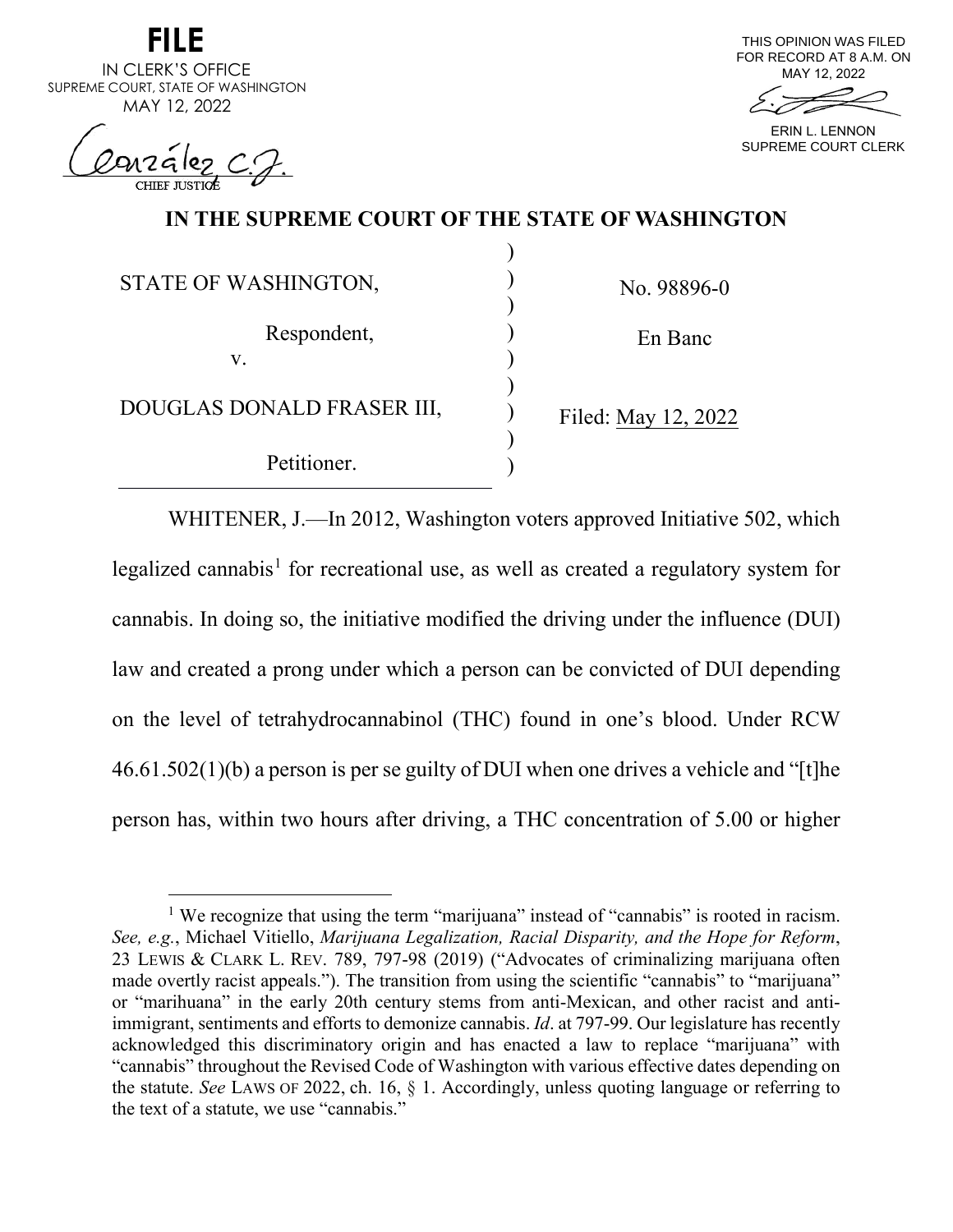[nanograms per milliliter (ng/mL)] as shown by analysis of the person's blood" (hereinafter the "per se THC prong").

Douglas Fraser III was convicted of DUI under the per se THC prong for driving with a THC blood level of 9.4 +/- 2.5 ng/mL within two hours of driving. On appeal, Fraser challenges the constitutionality of this prong of the DUI statute, claiming that the statute is not a legitimate exercise of the legislature's police power, that it is unconstitutionally vague, and that it is "facially unconstitutionally overbroad because no scientific evidence supports the conclusion that there is a perse concentration of active THC at which all or most drivers would be impaired." Br. of Pet'r at 1.

We hold that this statute is constitutional and that it is a legitimate exercise of police powers as the limit is rationally and substantially related to highway safety. The research shows that the minimum 5.00 ng/mL limit appears to be related to recent cannabis consumption for most people (including chronic users), which is linked to impaired driving and highway safety, although there is no similar scientific correlation to impairment akin to the minimum 0.08 percent blood alcohol concentration (BAC) limit for alcohol. Further, there is a reasonable assumption that having the limit will deter people who have recently consumed cannabis from driving, thus reasonably and substantially furthering a legitimate state interest.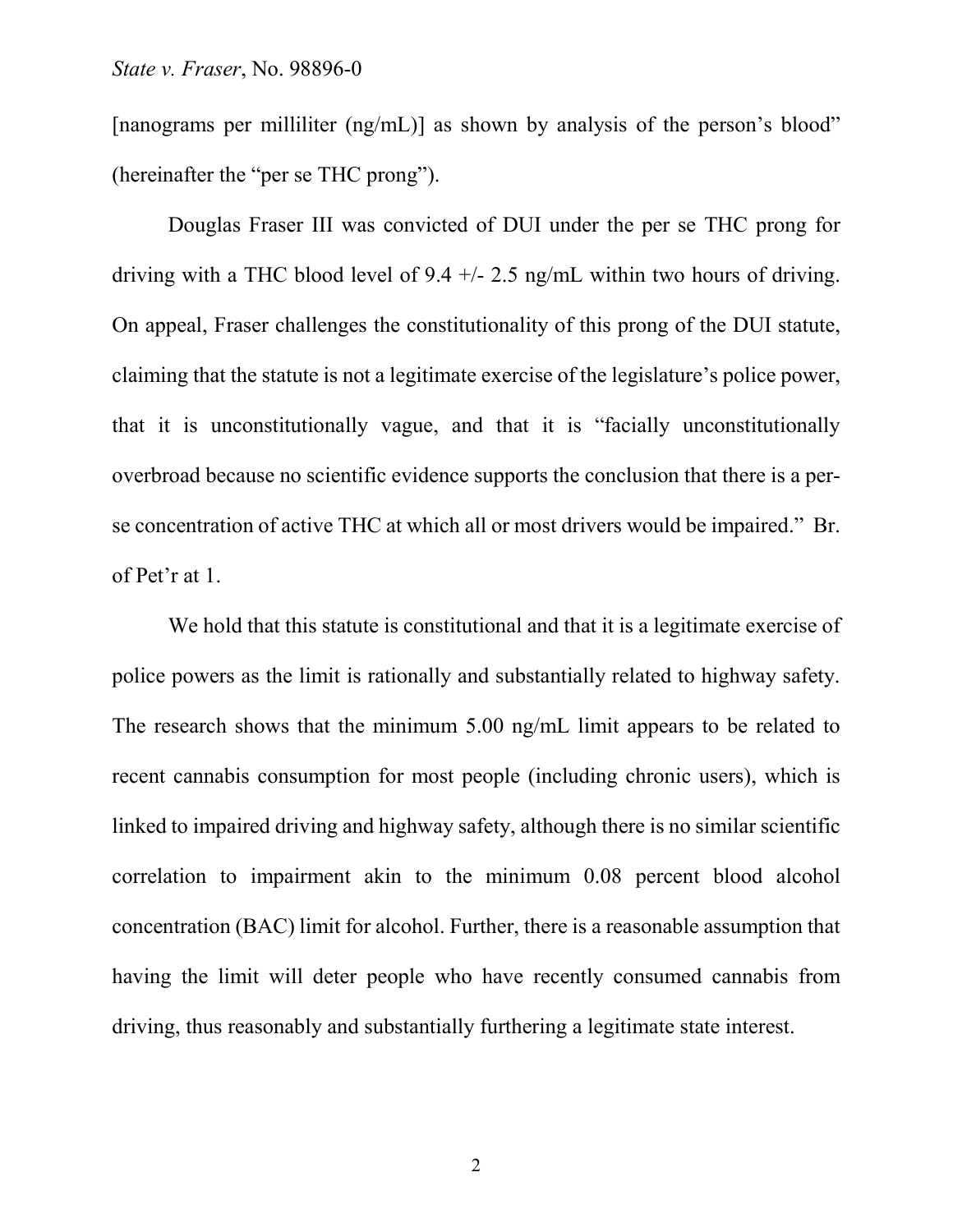We hold that this statute is not vague because this specific 5.00 ng/mL limit does not lead to arbitrary enforcement, but rather it avoids arbitrary, erratic, and discriminatory enforcement.

Finally, we hold that this statute is not facially unconstitutional because there exists a circumstance under which the limit can be constitutionally applied even under Fraser's allegations of arbitrariness. Fraser's own expert testified that some people are impaired at a THC blood level of 5.00 ng/mL. Therefore, when someone who is impaired at 5.00 ng/mL consumes cannabis and drives, this limit would not be unconstitutionally arbitrary in that circumstance. Accordingly, we affirm Fraser's conviction.

# FACTS AND PROCEDURAL HISTORY

On the evening of July 11, 2017, Washington State Patrol Trooper Victor Pendt pulled Fraser over for speeding, driving in the high occupancy vehicle lane while alone, erratically changing lanes, cutting off other drivers, and driving aggressively. Fraser was wearing an employee badge for a local cannabis dispensary. Fraser removed it after he saw Trooper Pendt notice it.

Trooper Pendt did not observe any odor of intoxicants but observed Fraser was sweating slightly, was exhibiting full body tremors, and had very dark gray circles under his eyes. Fraser provided his identification, registration, and insurance and apologized for his aggressive driving, saying he was in a rush to pick up his son.

3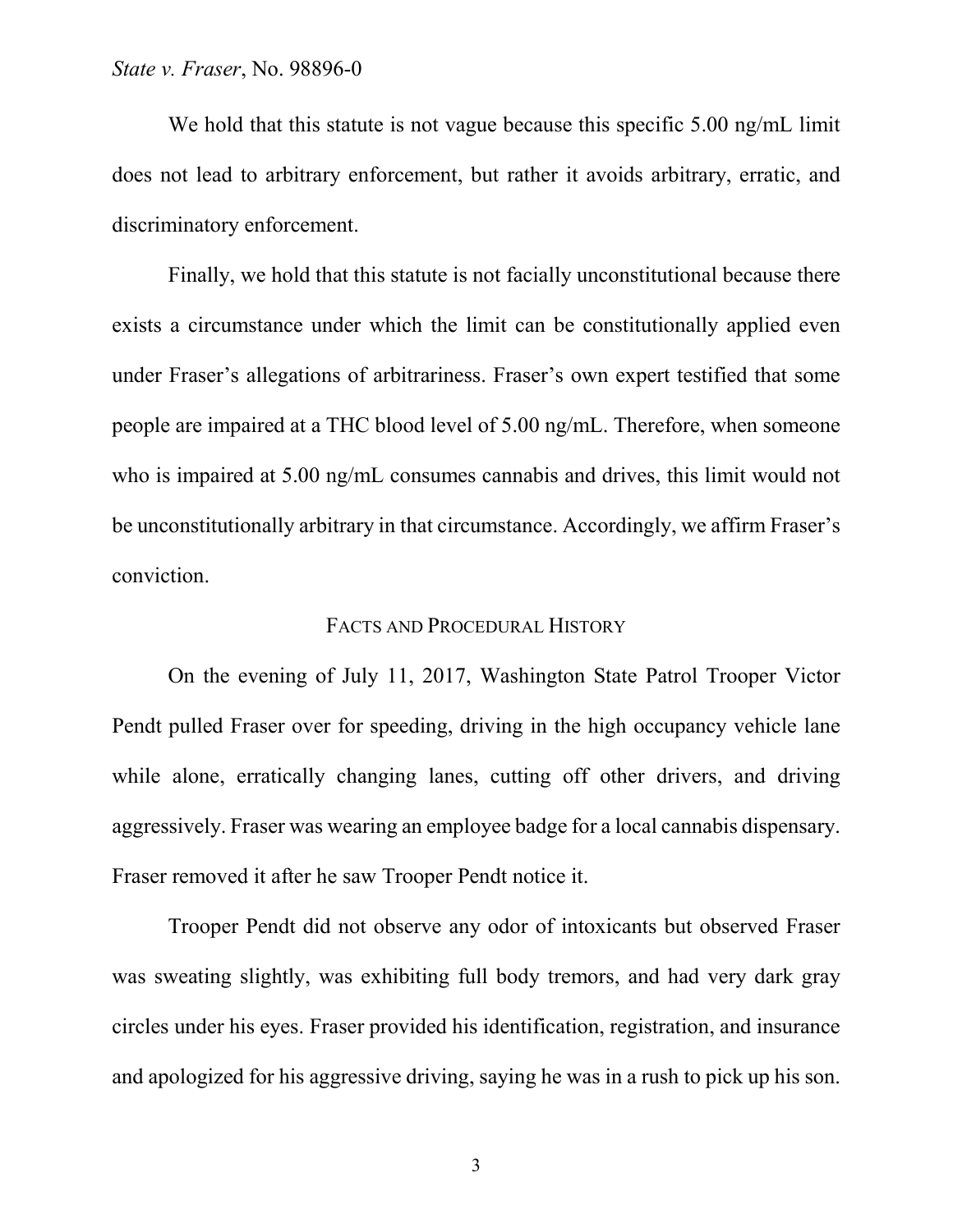# *State v. Fraser*, No. 98896-0

Trooper Pendt asked Fraser to step out of the vehicle. Trooper Pendt asked to see Fraser's tongue and observed raised taste buds on the back of his tongue. Trooper Pendt testified this is consistent with someone who has recently smoked some substance. When asked if he had smoked anything other than cannabis, Fraser replied that he had not. Trooper Pendt testified that Fraser "admitted to smoking marijuana about half a day before the stop." 1 Clerk's Papers (CP) at 19-20. Fraser testified that it was the day prior, before he went to sleep, and was "at least 20 hours" before the traffic stop. *Id*. at 48. Fraser also testified that he did not feel impaired at the time of the stop.

During the stop, Trooper Pendt asked if Fraser would perform voluntary standardized field sobriety tests (SFSTs). Fraser indicated that he had physical injuries and was unsure if he could perform the tests. Trooper Pendt offered Fraser nonphysical SFSTs, and Fraser agreed to do those. During the tests, Trooper Pendt observed that Fraser's eyelids exhibited tremors and that Fraser was unable to properly estimate time, both of which are consistent with cannabis use per Trooper Pendt's training. Fraser also did not perform well on the "finger-to-nose test" in which the driver tries to touch the tip of their finger to the tip of their nose while being told which hand to use. *Id*. at 17-18. Based on the totality of circumstances, Trooper Pendt arrested Fraser for DUI. Fraser later consented to a blood draw within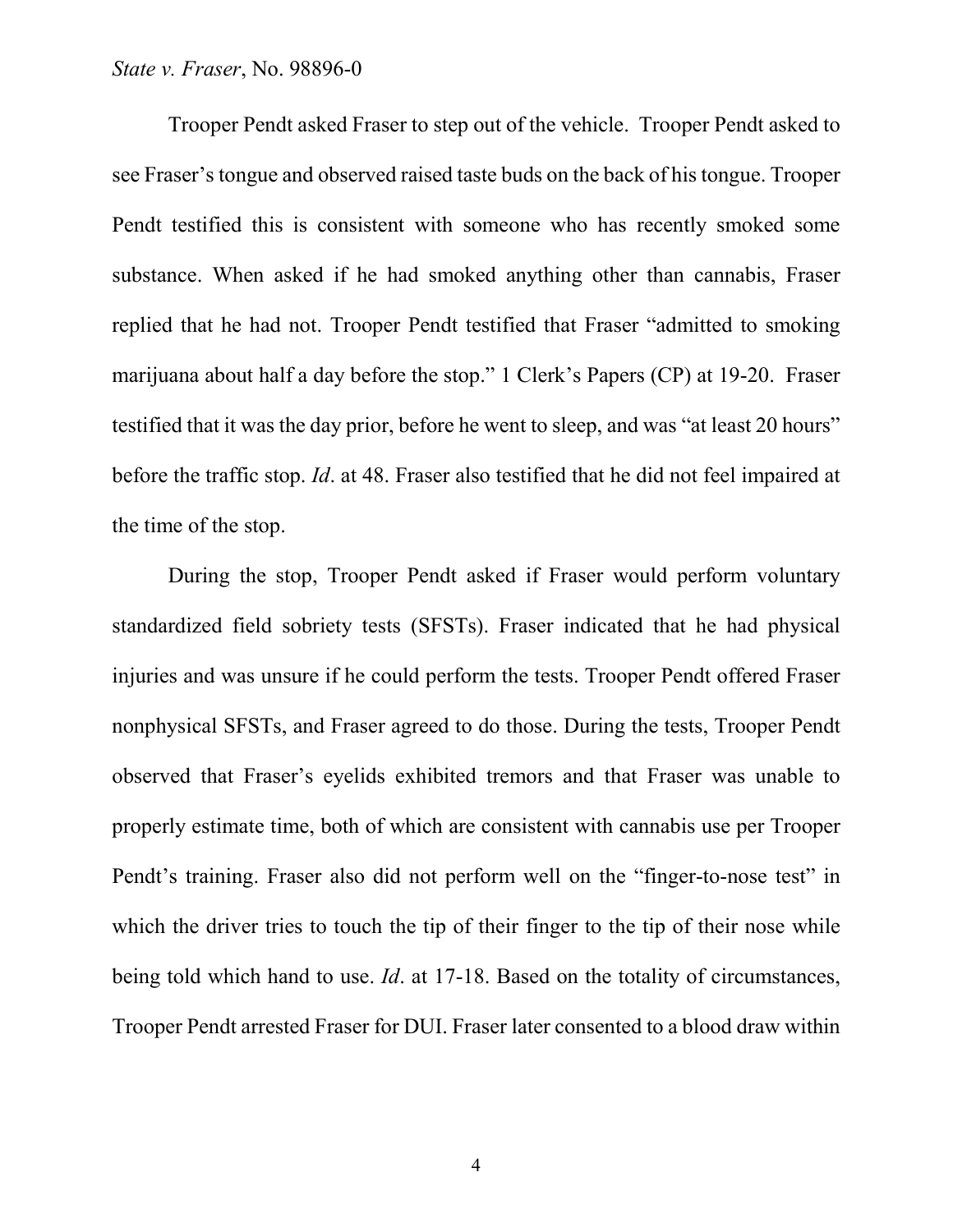two hours of driving. The test results showed that Fraser had a THC blood concentration of  $9.4 +/- 2.5$  ng/mL.

The State charged Fraser with DUI under the per se THC prong. Fraser moved to declare the per se THC prong unconstitutional, claiming it was unconstitutionally vague and was not a valid exercise of the State's police power. The court held two hearings on this issue. During the first hearing, Fraser presented the expert testimony of Dr. Sanil Aggarwal and multiple exhibits (articles and studies), which Fraser contends all indicate there is "no scientific support for the proposition that all drivers' ability to operate their vehicle is impaired if they have an active THC blood content of 5 ng/ml." Br. of Pet'r at 6.

Dr. Aggarwal testified to his extensive background and research into cannabis from a clinical and public health policy lens. Although he has not personally conducted any studies on cannabis impairment and driving, he testified that he has attended seminars by Dr. Marilyn Huestis, a leading researcher on cannabis use and driving, and that he is familiar with the literature. Dr. Aggarwal testified that around 2007-2008, experts in the field, including Dr. Huestis, indicated that coming up with a number for THC that was akin to the scientifically accepted 0.08 BAC level would be difficult and that experts were unsure if there was a comparable number. He testified that "most people already felt that even trying to find a number was going the wrong direction and that impairment should be looked at functionally," such as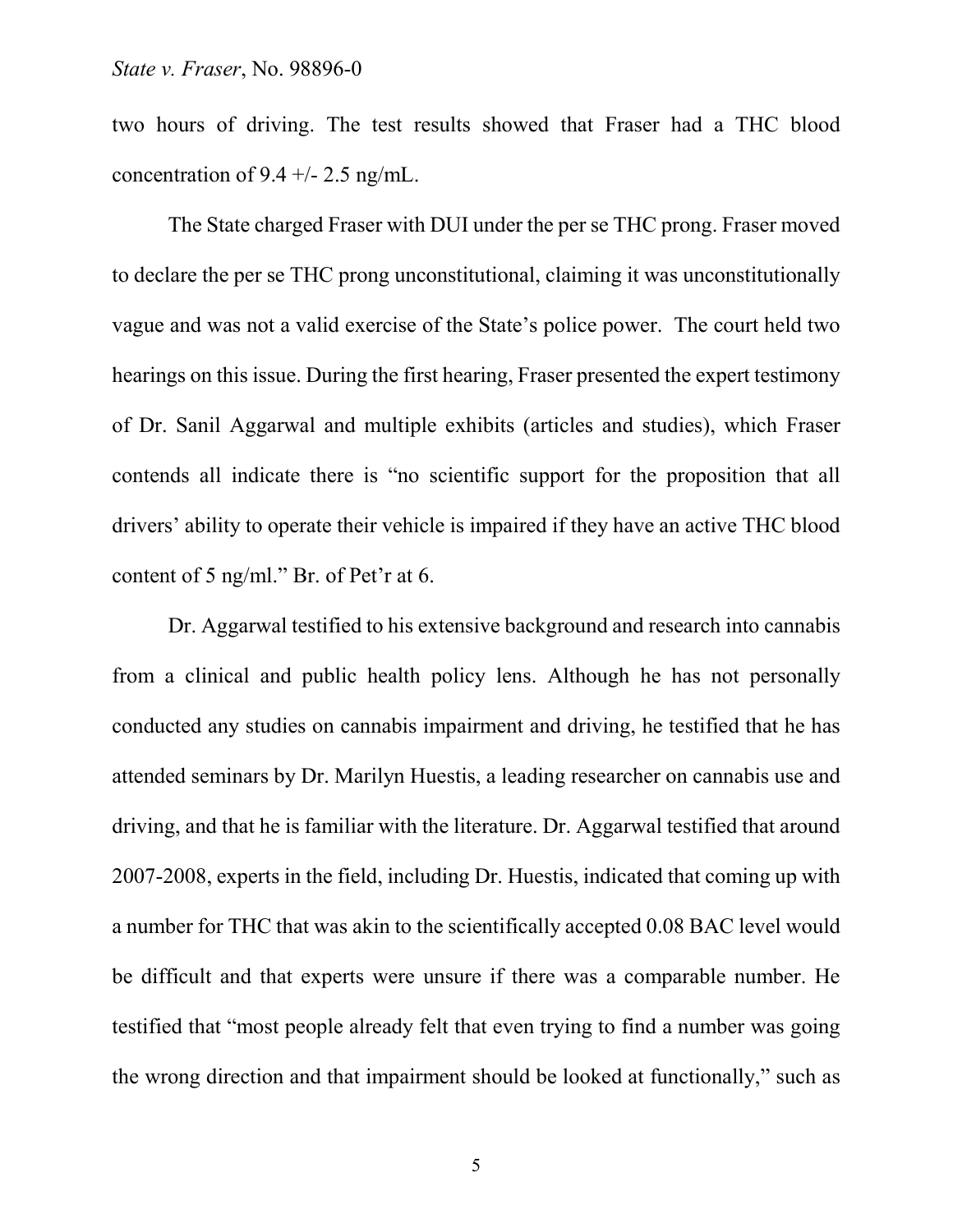reaction time, balance, and ability to perform tasks. 1 CP at 119. Some researchers believed that because of the variable issues with pharmacokinetics and cannabis, such as absorption rate, chronic versus occasional use, and body fat content, that there could not be a THC number akin to the 0.08 BAC to show impairment. Other researchers, recognizing that concrete numbers are of policy interest, came up with the 5.00 ng/mL number.

Dr. Aggarwal testified as to the differences between alcohol and cannabis in terms of how the body processes the substances. Where alcohol tends to follow a specific curve, cannabis has a different reaction within the body where the THC level initially drops but can then stay stored within fat cells in the body. Depending on the degree of cannabis use and one's body fat percentage, THC levels can vary person to person. Therefore, the level of THC in one's blood may be an indicator of how recently one used cannabis, but it is not correlated to cognitive impairment and motor performance. In addition, because of the medicinal properties of cannabis, its use can improve function when used to treat some symptoms. Dr. Aggarwal then went through the exhibits that Fraser presented, which will be discussed in more detail in the analysis section.

Dr. Aggarwal testified that he could not form an opinion on Fraser's level of impairment based on the results of the blood test performed. In addition, he testified that a person's THC blood level could not be determined without access to a

6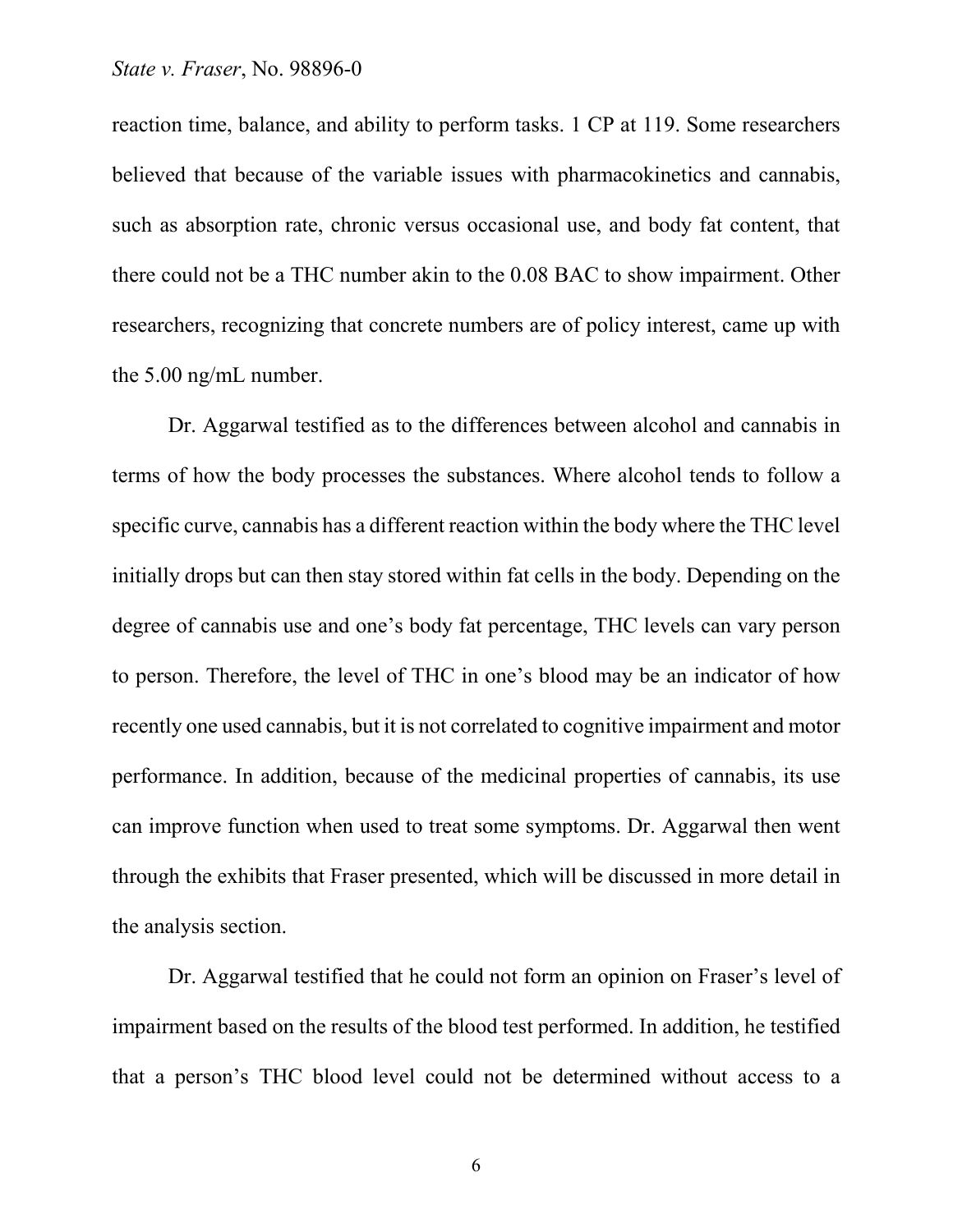## *State v. Fraser*, No. 98896-0

laboratory because of the variability in the ways cannabis can be consumed and how it reacts within the body. He concluded that a per se THC cutoff is not efficacious in preventing impaired driving because of the potential for false positives and false negatives in terms of impairment. Dr. Aggarwal recommended alternative tests, such as phone applications, that test levels of impairment from multiple sources (such as sleep deprivation, alcohol, and cannabis) that mimic tasks needed for driving.

On cross-examination Dr. Aggarwal conceded that although the 5.00 ng/mL figure cannot be generalized to the entire population, individual people could be affected by cannabis at that level and their driving could be impaired at that level.

At the conclusion of testimony, the trial court denied the motion to declare the per se THC prong unconstitutional and held that the per se THC prong is constitutional because it is a legitimate exercise of police power and it is not vague. In doing so, the court made detailed findings from many of the articles and studies Fraser provided. *See generally* 3 CP at 413-17 (discussing trial court's findings of fact as to the expert's testimony and exhibits). Although many of the articles concluded that there is not a standard THC blood level that indicates impairment (akin to the 0.08 limit for alcohol), the articles also concluded that impairment level is high after consuming cannabis and that those levels can be variable. Some studies concluded this means there should be no per se cutoff limit (instead focusing on learning and researching biological markers), while other studies indicated this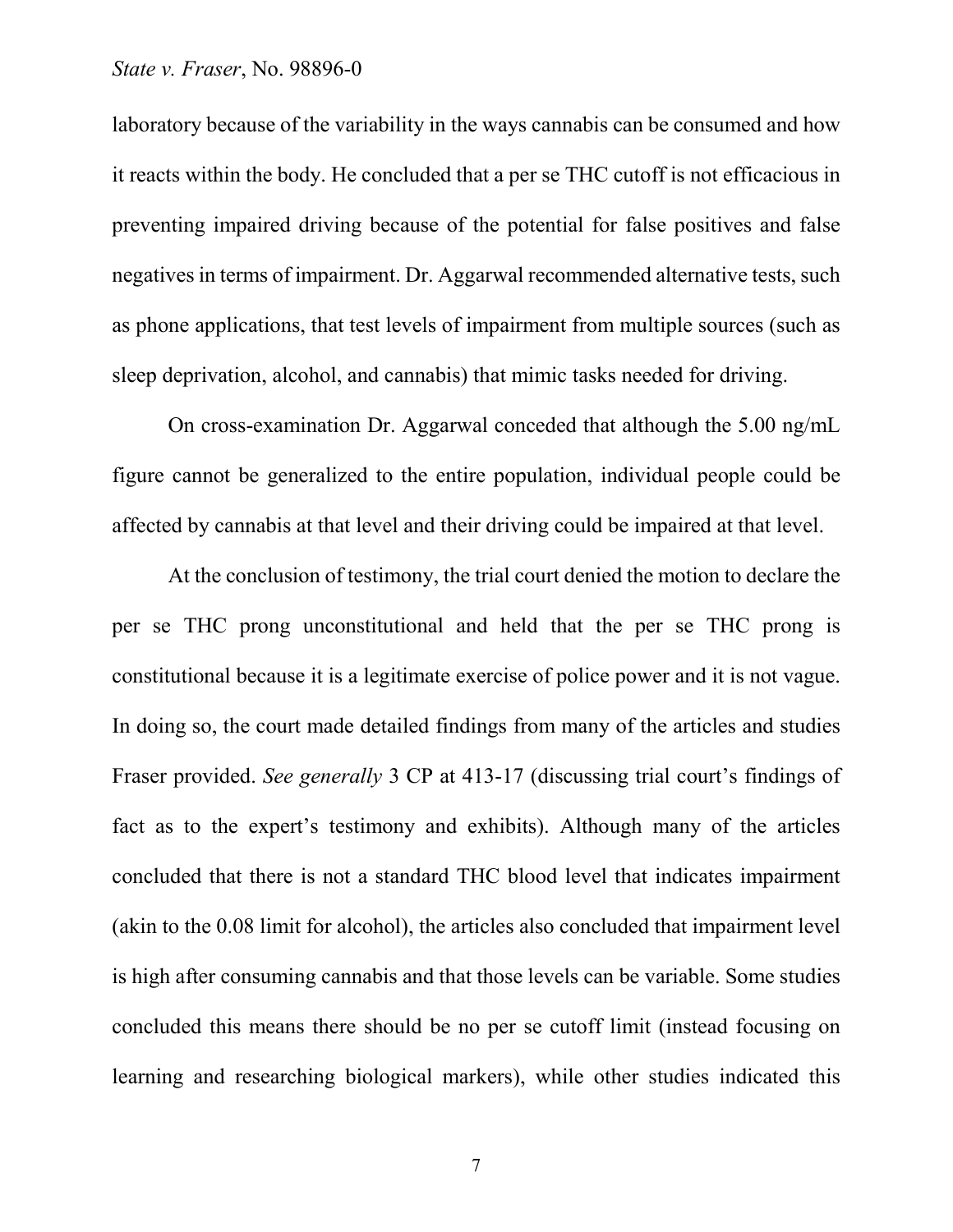## *State v. Fraser*, No. 98896-0

variability should lead to caution and conservative policies. In addition, in some studies there was concern that because of the rapid decline in THC levels, the per se cutoff could fail to detect impaired drivers below the limit or could flag chronic or heavy users who may not be impaired above the limit.

As to vagueness, the trial court concluded the statute creates a bright line rule that protects against arbitrary enforcement whereby a person who consumes cannabis is on notice if they drive that they may be above the legal limit, though they may not know their exact THC blood levels. The court reasoned that "Mr. Fraser, who worked at a dispensary and was a medical marijuana patient, consumed marijuana, showed signs of impairment and drove a motor vehicle. He accepted the risk that he may be above the per se limit." *Id*. at 418. The trial court also concluded this was a legitimate exercise of police power because "the per se limit is rationally tied to the legitimate state interest of deterring and/or preventing impaired driving." *Id*. at 419.

Fraser agreed to a stipulated facts bench trial, and the trial court found him guilty of DUI on the basis that his THC blood level was above 5.00 ng/mL. Fraser appealed to the Snohomish County Superior Court, which adopted the findings of fact and conclusions of law of the trial court and affirmed his conviction. Fraser appealed directly to this court, arguing that the per se THC prong is not a legitimate exercise of police power, is unconstitutionally vague, and is "facially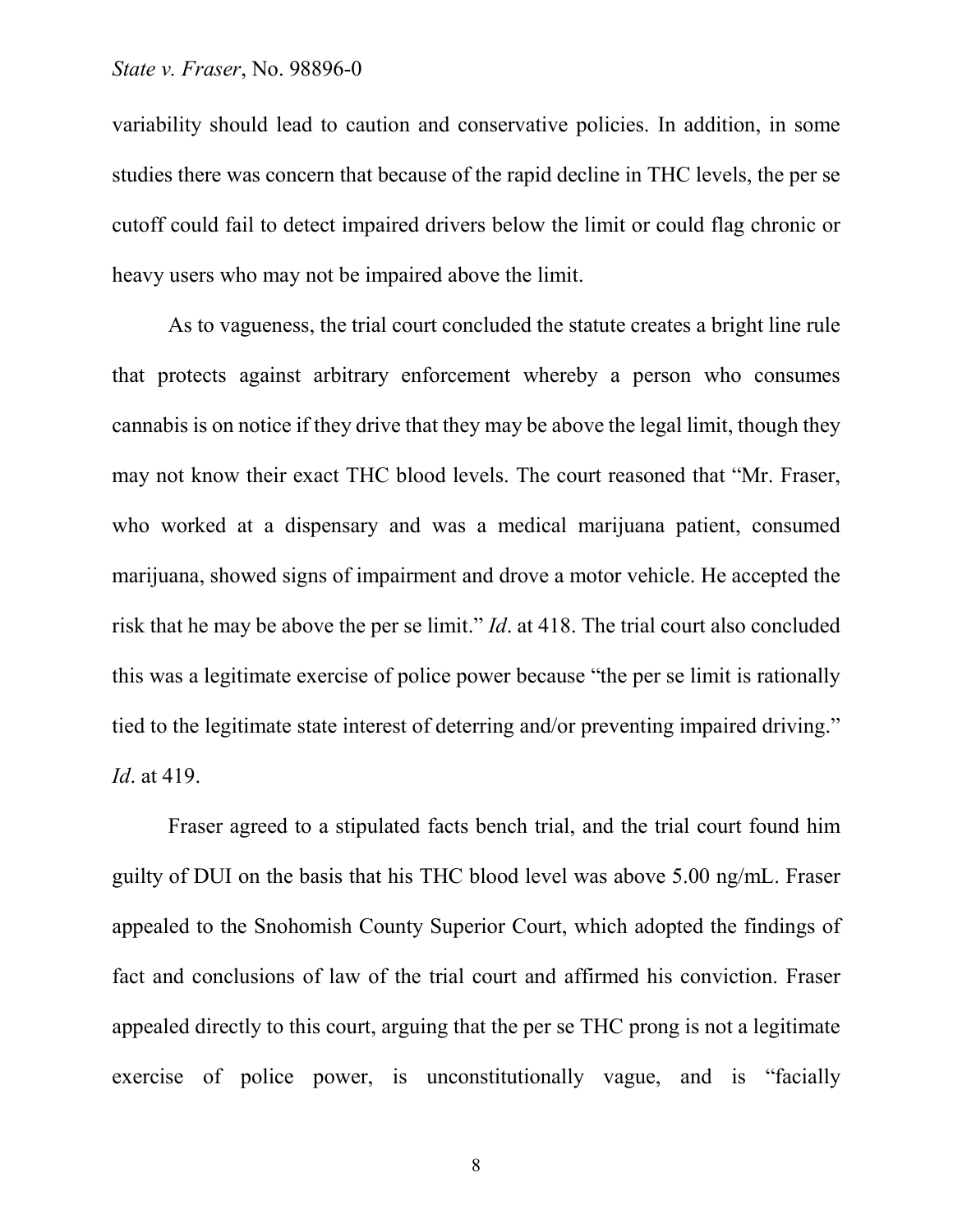unconstitutionally overbroad" because of the science surrounding THC levels and impairment. Mot. for Discr. Review at 1. This court granted review and retained the case.[2](#page-8-0)

### ANALYSIS

#### $\overline{L}$ Initiatives and Police Powers

We review constitutional questions de novo. *City of Redmond v. Moore*, 151 Wn.2d 664, 668, 91 P.3d 875 (2004).

"An exercise of the initiative power is an exercise of the reserved power of the people to legislate." *Amalg. Transit Union Local 587 v. State*, 142 Wn.2d 183, 204, 11 P.3d 762 (2000). "In approving an initiative measure, the people exercise the same power of sovereignty as the Legislature does when enacting a statute." *Id*.

As indicated above, in 2012, Washington voters approved Initiative 502, which legalized cannabis.<sup>[3](#page-8-1)</sup> The initiative also modified RCW 46.61.502 to add the per se THC prong. Prior to this modification, one could be found guilty of DUI of marijuana under former RCW 46.61.502(1)(b) (2011) if a person drove a vehicle "[w]hile the person is under the influence of or affected by intoxicating liquor or any drug."

<span id="page-8-0"></span><sup>&</sup>lt;sup>2</sup> The Washington Association of Criminal Defense Lawyers and the Washington Foundation for Criminal Justice have filed amicus briefs in support of Fraser.

<span id="page-8-1"></span> $3$  There is much discussion in the parties' briefs and the amicus briefs about the background of Initiative 502 and the politics surrounding the initiative. This is not pertinent to the determination of whether this is a legitimate exercise of the lawmakers' police power and is therefore not addressed.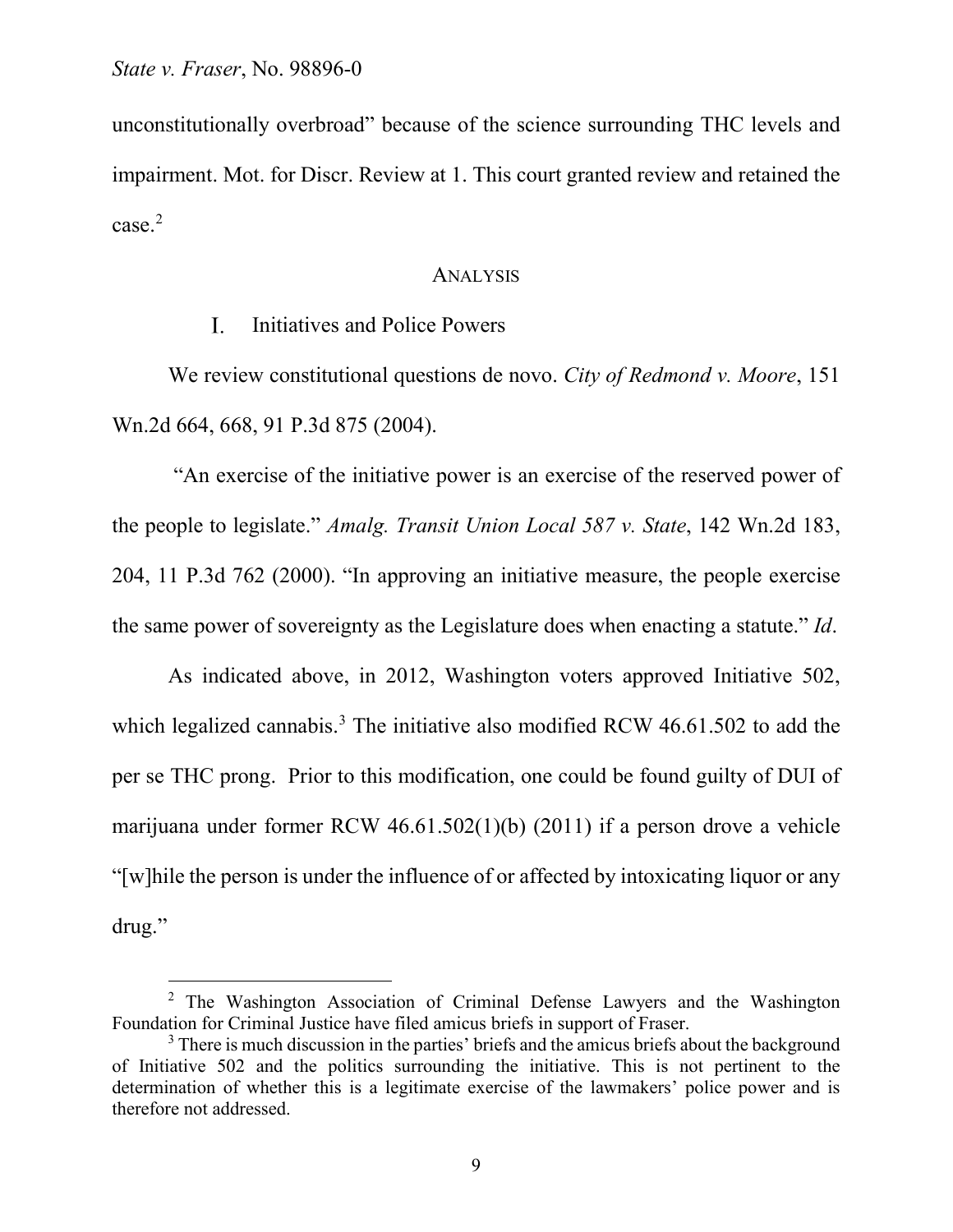# *State v. Fraser*, No. 98896-0

Statutes enacted by the people through the initiative process are presumed to be constitutional, and the party challenging the constitutionality of the statute bears the burden of proving unconstitutionality beyond a reasonable doubt. *Amalg. Transit*, 142 Wn.2d at 205. A party has met that burden when "argument and research show that there is no reasonable doubt that the statute violates the constitution." *Id*.

Under article I, section 1 of the Washington Constitution, "All political power is inherent in the people, and governments derive their just powers from the consent of the governed, and are established to protect and maintain individual rights." We have interpreted this to mean that "the State Legislature may prescribe laws to promote the health, peace, safety, and general welfare of the people of Washington." *State v. Brayman*, 110 Wn.2d 183, 192-93, 751 P.2d 294 (1988). "'[B]road discretion is thus vested in the legislature to determine what the public interest demands under particular circumstances, and what measures are necessary to secure and protect the same.'" *Id*. at 193 (alteration in original) (quoting *Reesman v. State*, 74 Wn.2d 646, 650, 445 P.2d 1004 (1968)). The legislature properly exercises its police power if the statute "(1) tends to correct some evil or promote some interest of the State, and (2) bears a reasonable and substantial relationship to accomplishing its purpose." *Id*. "Unless the measures adopted by the legislature in given circumstances are palpably unreasonable and arbitrary so as to needlessly invade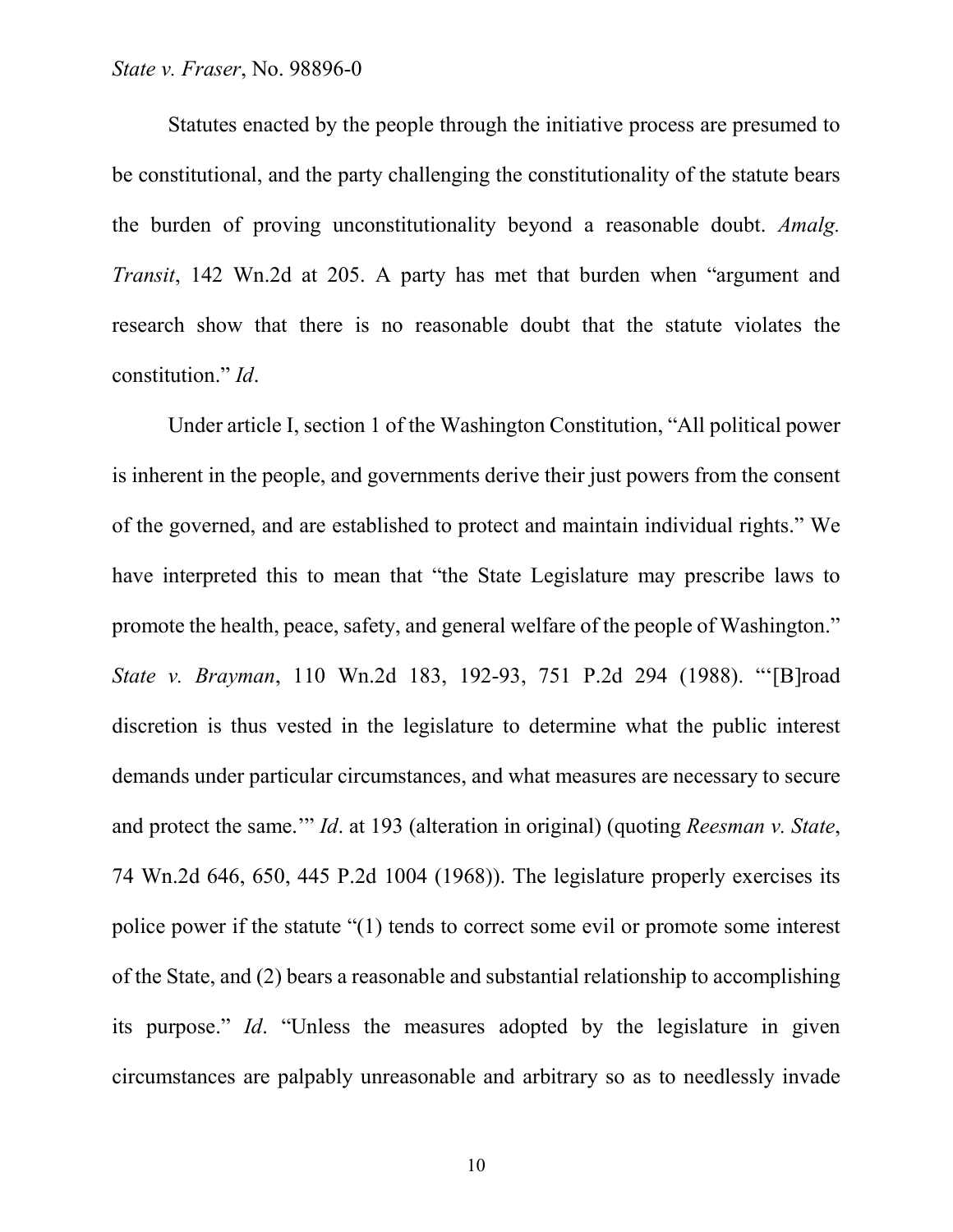property or personal rights as protected by the constitution, the legislative judgment will prevail." *Reesman*, 74 Wn.2d at 650.

When determining whether a statute is constitutional, "if a court can reasonably conceive of a state of facts to exist which would justify the legislation, those facts will be presumed to exist and the statute will be presumed to have been passed with reference to those facts." *Brayman*, 110 Wn.2d at 193. Further, "where scientific opinions conflict on a particular point, the Legislature is free to adopt the opinion it chooses, and the court will not substitute its judgment for that of the Legislature." *Id*.

Initially the parties disagreed as to the actual question before the court as it pertains to police powers. Fraser contends that the question is whether, under the current science regarding THC blood levels and impairment, a lawmaker could reasonably conclude that a THC blood concentration of 5.00 ng/mL indicates that someone's ability to drive is presumptively impaired. Reply Br. of Pet'r at 2. Whereas, the State argues that the question is "'Could a lawmaker reasonably conclude that Washington highways are safer with a per-se THC limit of 5 than they would be without that limit?'" Br. of Resp't at 10. We agree with the State. Under the two-part police powers test, we look to whether the statute tends to correct some evil or promote some interest of the State and whether it bears a reasonable and substantial relationship to accomplishing that purpose. Therefore, it is sufficient to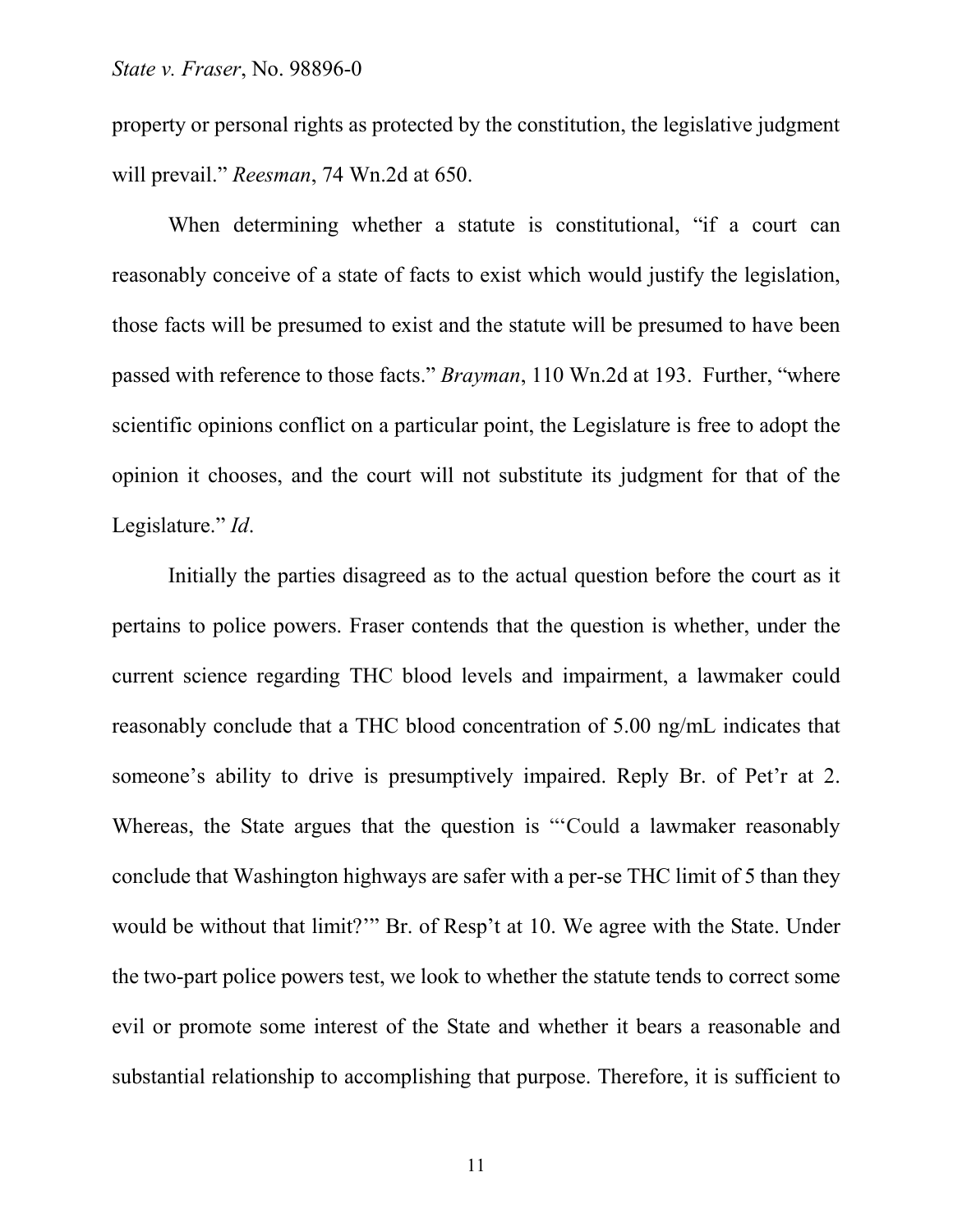establish that the per se THC limit of 5.00 ng/mL is reasonably and substantially related to promoting the public's interest in safety on Washington's highways.

It is worth noting that in *Brayman*, defendants challenged the amendments to the DUI statute in which the legislature modified the per se alcohol prong that previously required analysis of the percentage of alcohol in one's blood to an analysis of the amount of alcohol in one's breath. 110 Wn.2d at 186. The defendants argued that the amendment to measuring breath alcohol instead of blood alcohol was in excess of the legislature's police powers because "breath alcohol content—is too indirectly related to impairment to justify the statute." *Id*. at 194. This court upheld the challenged statute as a legitimate exercise of police powers, concluding that the State presented sufficient evidence that breath alcohol is linked to impairment and that "[w]hile the record may establish that breath is a less direct measure of blood alcohol levels, it does not establish a lack of a reasonable and substantial relationship between breath alcohol and impairment." *Id*. at 195. However, this does not mean that there must be a link between impairment and the THC blood content limit akin to the 0.08 BAC limit as long as there is a reasonable and substantial relationship between the per se THC prong and the State's public safety interests.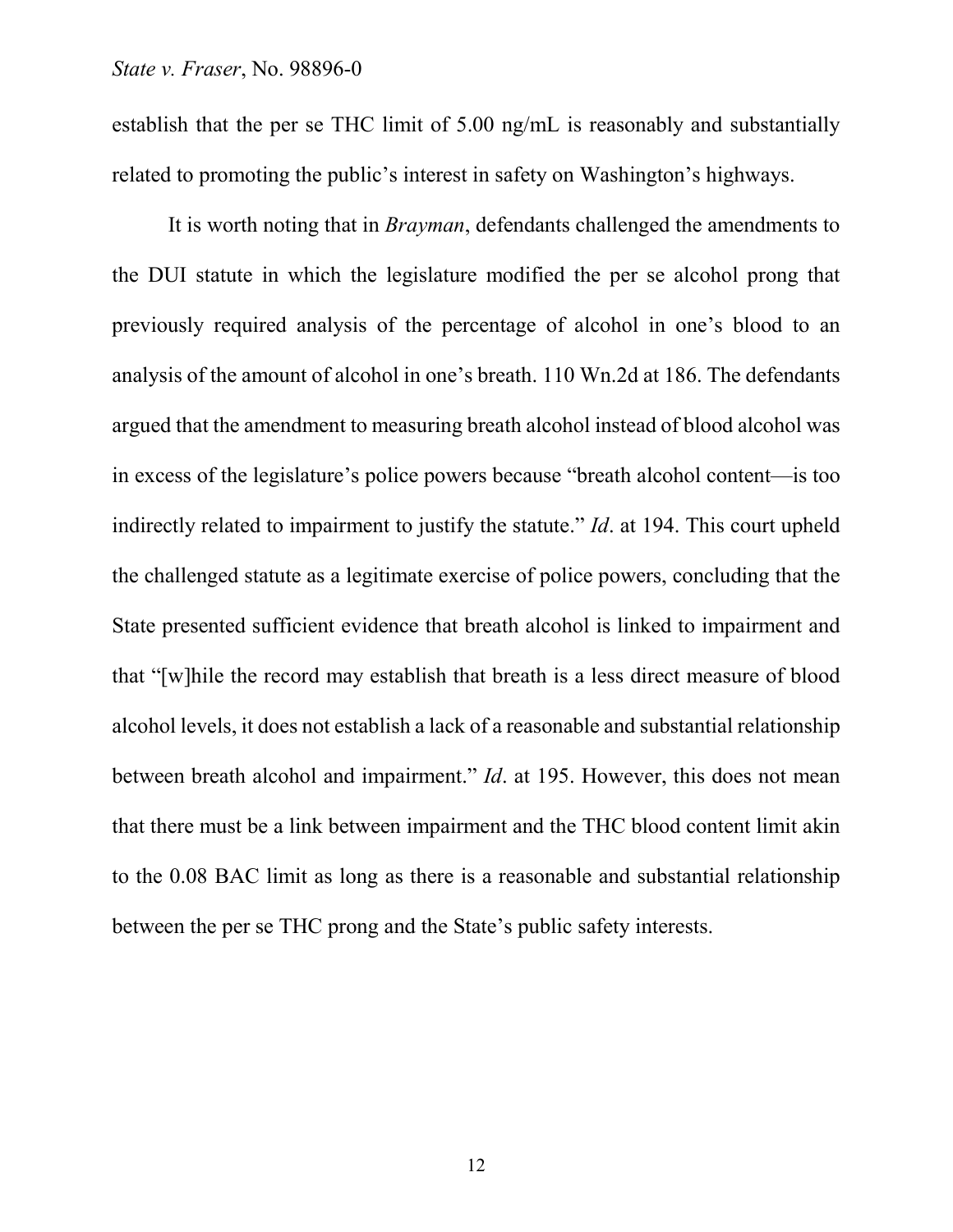A. The per se 5.00 ng/mL THC limit is rationally and substantially related to preventing impaired driving and promoting highway safety

Fraser's main argument that this statute is not a valid exercise of police powers is that "[b]ecause the 5 ng/mL level lacks any scientific support, and because the consensus in the scientific community is that no per se limit can ever be identified, RCW 46.61.502(1)(b) does not reasonably tend to correct any evil or promote a public interest." Br. of Pet'r at 19-20 (boldface omitted). Fraser's general characterization of the scientific evidence gives an incomplete picture. Also, his contention that the statute does not reasonably correct any evil or promote public interest is unpersuasive.

There is no dispute in this case that cannabis use can impair one's driving. Fraser provides multiple studies and an expert witness that confirm this fact. In addition, we agree with Fraser's contention that the researchers tend to agree that there is no one THC blood level that indicates impairment that is generalizable to everyone akin to the 0.08 BAC limit for alcohol because of many variable factors depending on route of consumption and body pharmacokinetics. *See, e.g.*, 3 CP at 490, ("It is difficult to establish a relationship between a person's THC blood or plasma concentration and performance impairing effects."), 513 ("'[t]here is no one blood or oral fluid concentration that can differentiate impaired and not impaired'"). In addition, many researchers, including Dr. Huestis and the former Michigan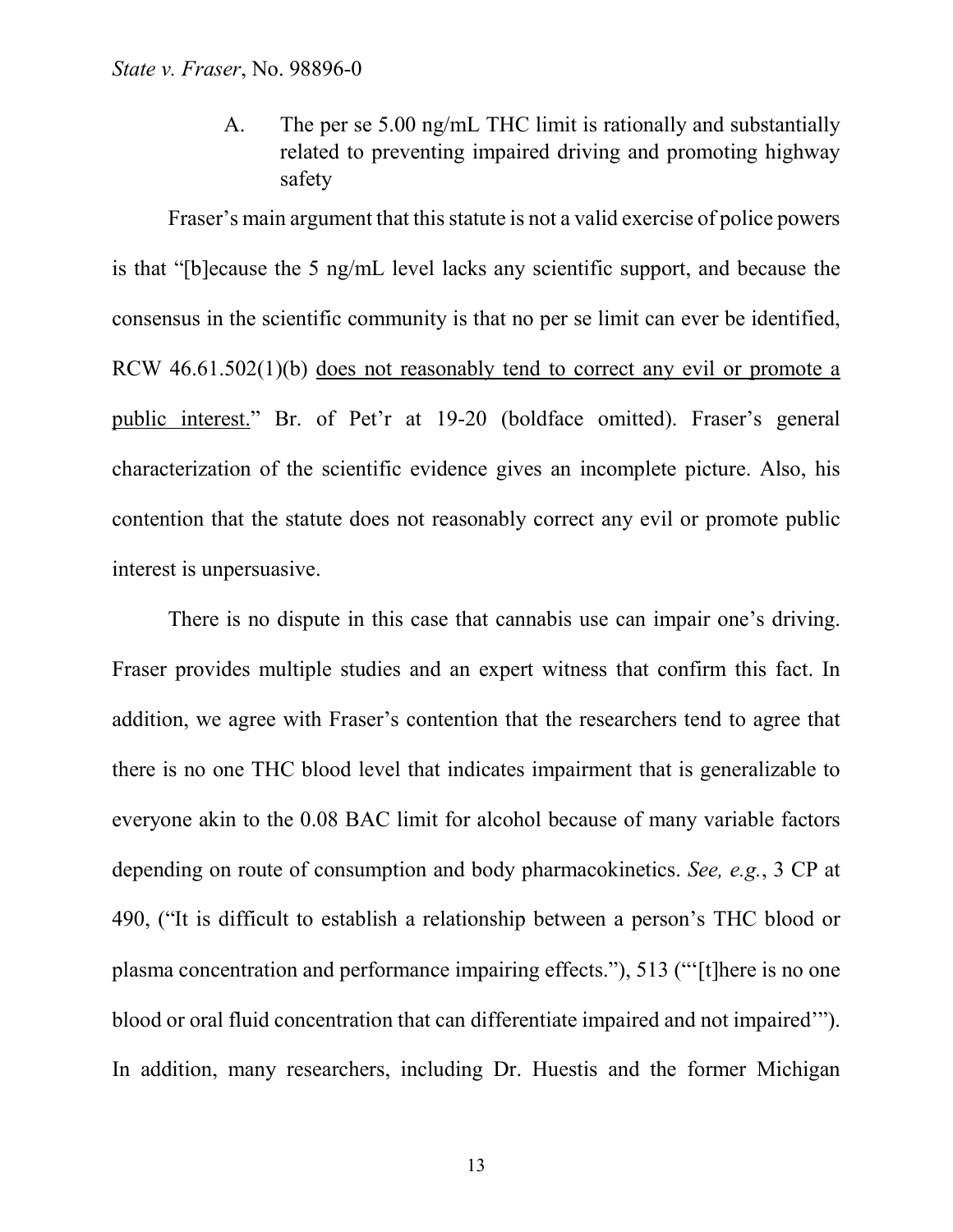## *State v. Fraser*, No. 98896-0

Impaired Driving Safety Commission, are not in favor of a per se limit because of the poor correlation between THC levels and impairment. *See id*. at 469 (report from Michigan's Impaired Driving Safety Commission concluding that there is a poor correlation between THC blood content and impairment, and recommending against a per se limit), 508 (AAA Foundation for Traffic Safety concluding "a quantitative threshold for *per se* laws for THC following cannabis use cannot be scientifically supported" (boldface omitted)), 529 (Dr. Huestis and Michael Smith concluding, "Currently, science does not support the development of cannabinoid limits *per se* . . . in motor vehicles drivers because of the many factors influencing concentration-effect relationships.").

However, Fraser and both amicus briefs appear to gloss over important context surrounding those decisions and completely ignore that while THC blood levels do not correlate to impairment in the same way that the 0.08 BAC correlates to alcohol impairment, THC levels above 5.00 ng/mL do appear to indicate recent consumption in most people (including chronic users), and recent consumption is linked to impairment. Detecting and preventing impaired driving and cultivating highway safety is the exact evil that this law aims to prevent and the exact public safety the law seeks to promote.

The literature shows that often THC levels drop below 5.00 ng/mL within 3 hours of use, and for occasional users they are no longer detectable after 8 to 12

14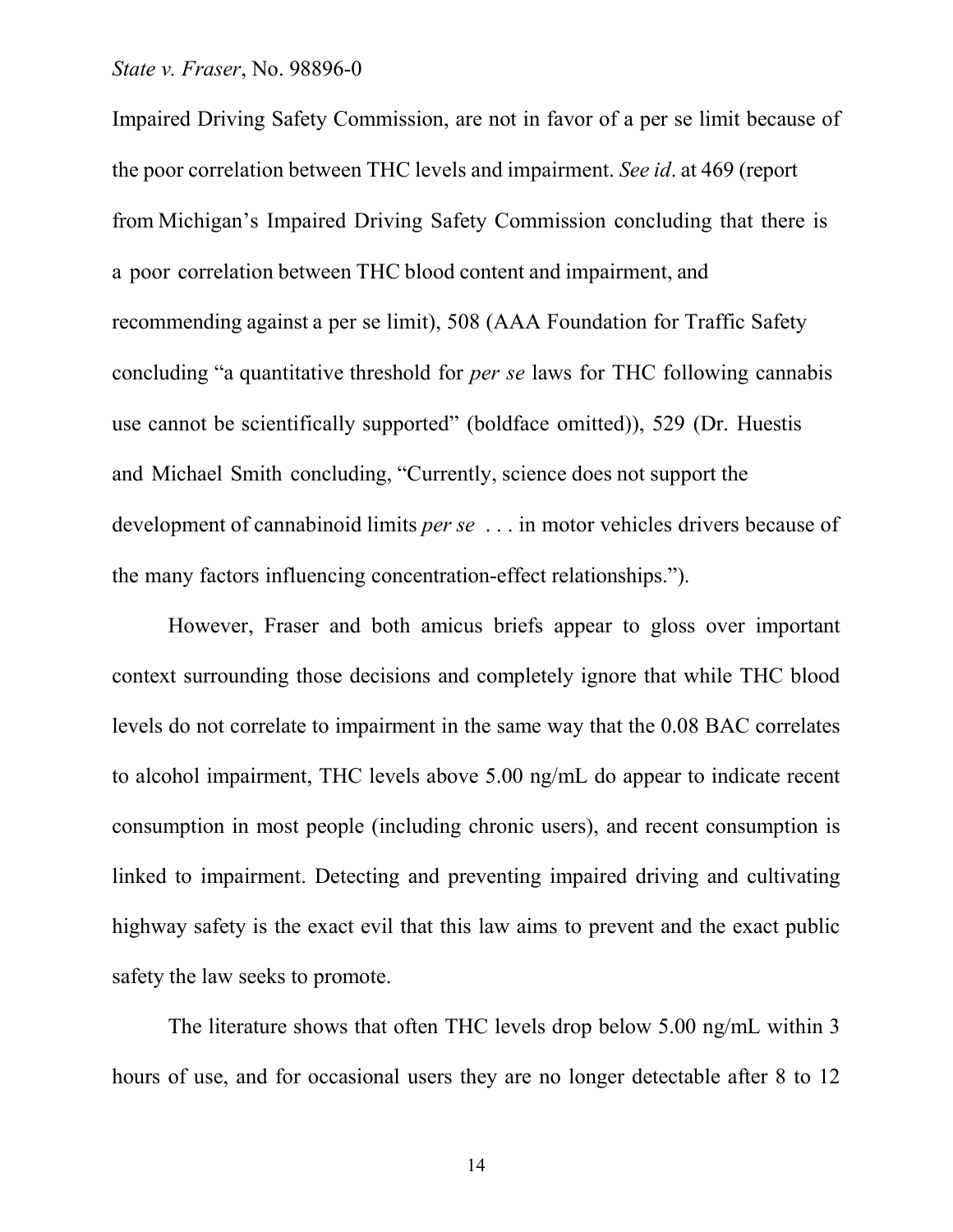hours. *Id*. at 490. The National Highway Traffic Safety Administration concludes that people typically feel a high for 2 hours, with most effects returning to baseline within 3 to 5 hours, "although some investigators have demonstrated residual effects in specific behaviors up to 24 hours, such as complex divided attention tasks." *Id*. at 491. The Michigan Impaired Driving Safety Commission found that "[m]ost behavioral and physiological effects of  $\Delta^9$ -THC return to baseline levels within 3-6 hours after exposure" but that "[c]hronic cannabis use may also lead to impairment in driving-related tasks, even after cessation." *Id*. at 461. Cited studies also appear to conclude that even for chronic users, THC levels tend to fall below 5.00 ng/mL within 24 hours. Importantly, Dr. Huestis indicates that chronic users can show psychomotor impairment for three weeks after the last dose. *Id*. at 513.

In addition, high THC blood levels can be indicative of imminent impairment. The Michigan Impaired Driving Safety Commission cites to a study in which subjects' driving performance did not show impairment at the 30-minute mark after consumption of cannabis (when THC levels were highest), but it was "significantly worse" 80 minutes after smoking (when the THC levels had dropped). *Id*. at 466. It is within the interest of public safety to prevent drivers with high THC levels who are likely to imminently become impaired from continuing to drive after consuming cannabis.

Nonetheless Fraser argues,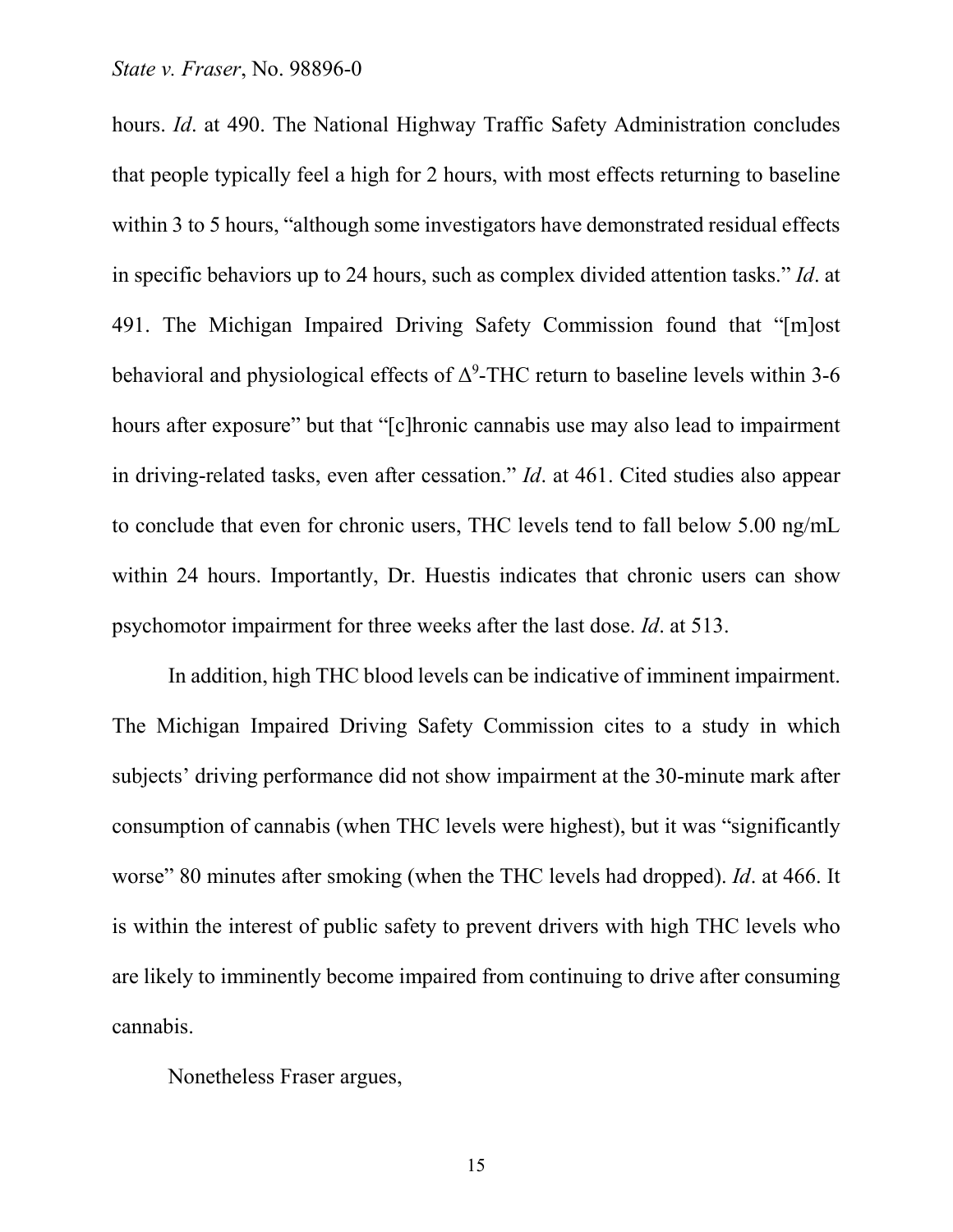the Legislature has adopted a purely arbitrary standard as proof that an individual has engaged in behavior that is harmful to society. If the scientific community is unanimous that it is impossible to identify a blood THC concentration at which it can be presumed an individual's ability to drive is impaired, then adoption of any blood THC concentration will never "reasonably tend to correct some evil or promote some public interest" since there is no link between that standard and the likelihood the evil had been committed.

Reply Br. of Pet'r at 5 (quoting *City of Seattle v. Larkin*, 10 Wn. App. 205, 211-12, 516 P.2d 1083 (1973)).

While there may not be a universal THC blood level that is akin to the 0.08 BAC for alcohol impairment, the studies do show that THC levels above 5.00 ng/mL are indicative of recent consumption in most users, recent consumption generally leads to impairment as THC levels lower, and for chronic users there can be chronic impairment that lasts for weeks. Fraser's own expert testified that some people *are* impaired at the 5.00 ng/mL THC level. 1 CP at 181. Although this limit may not be perfect in terms of identifying degree of impairment for all individuals, it is reasonably and substantially related to recent consumption, which is related to impairment.<sup>[4](#page-15-0)</sup>

<span id="page-15-0"></span><sup>&</sup>lt;sup>4</sup> Because cannabis is still illegal at the federal level, scientific research into the relationship between cannabis consumption and impairment has been limited. For decades, researchers have been severely constrained in their ability to obtain federal approval to legally access pharmaceutical-grade cannabis, specifically different varieties and formulations akin to those found in cannabis dispensaries, to use in research. *See, e.g.*, Britt E. Erickson, *Cannabis Research Stalled by Federal Inaction*, CHEMICAL & ENGINEERING NEWS (June 29, 2020), https://cen.acs.org/biological-chemistry/natural-products/Cannabis-research-stalled-federal-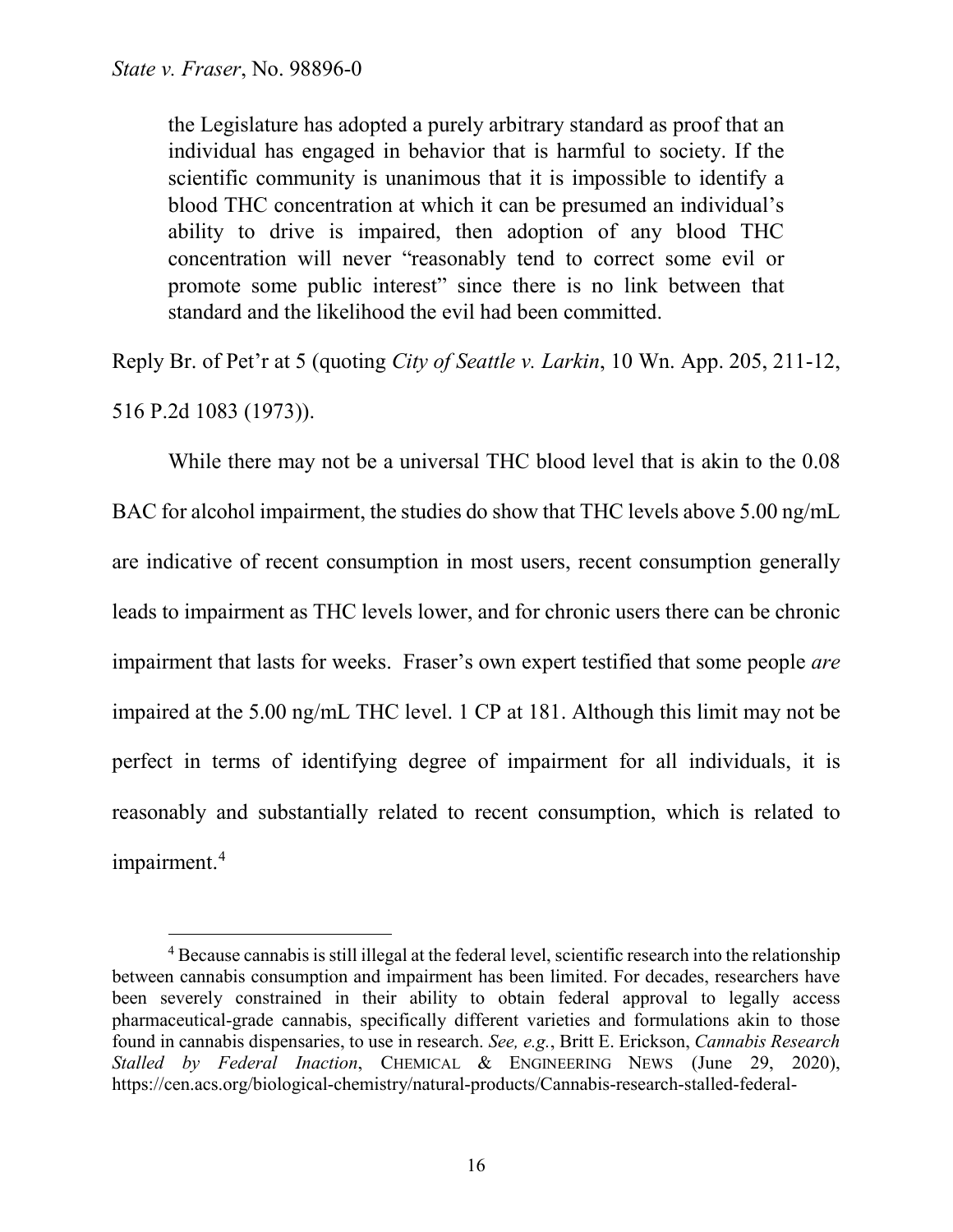Further, we agree with the State and the trial court that in addition to correcting some evil by punishing impaired drivers, the laws aim to deter people who have consumed cannabis from driving when there is a possibility they could be impaired, thus promoting some public interest of highway safety. *See* Br. of Resp't at 20-22; 3 CP at 421. Under *Brayman*, if we can reasonably conceive of a state of facts that would justify the legislation, we presume such facts exist and the law was passed in reference to those facts. Here, we find it reasonable to conceive of facts that people who have recently consumed cannabis will be deterred from driving because of the risk of conviction under a per se THC prong and that the highways will be safer because of it. Therefore, the court must presume such facts did exist when this law was enacted and that it was passed in reference to them.

inaction/98/i25 [https://perma.cc/7AKF-4TB3]. In 2021, the United States Drug Enforcement Administration (DEA) implemented new regulations aimed at approving more cannabis growing facilities, which should make it easier for researchers to access higher-quality and more varied research product. Meredith Wadman, *United States Set To Allow More Facilities To Produce Marijuana for Research*, SCIENCE (May 17, 2021), https://www.science.org/content/article/us-setallow-more-facilities-produce-marijuana-research [https://perma.cc/E3BQ-KA4Y]; *DEA Continues to Prioritize Efforts to Expand Access to Marijuana for Research in the United States*, U.S. DRUG ENFORCEMENT ADMIN. (May 14, 2021), https://www.dea.gov/stories/2021/2021- 05/2021-05-14/dea-continues-prioritize-efforts-expand-access-marijuana-research

<sup>[</sup>https://perma.cc/9YES-4LF4]. Therefore, more accurate data on marijuana impairment may emerge that may support that we revisit the issue presented. *E.g.*, *State v. O'Dell*, 183 Wn.2d 680, 695, 358 P.3d 359 (2015) (court may adapt legal frameworks by considering "advances in the scientific literature"). However, we must remember "[i]t is not the province of this court to secondguess the wisdom of the [lawmakers'] policy judgment so long as the [lawmakers] do[] not offend constitutional precepts." *Davis v. Dep't of Licensing*, 137 Wn.2d 957, 976 n.12, 977 P.2d 554 (1999).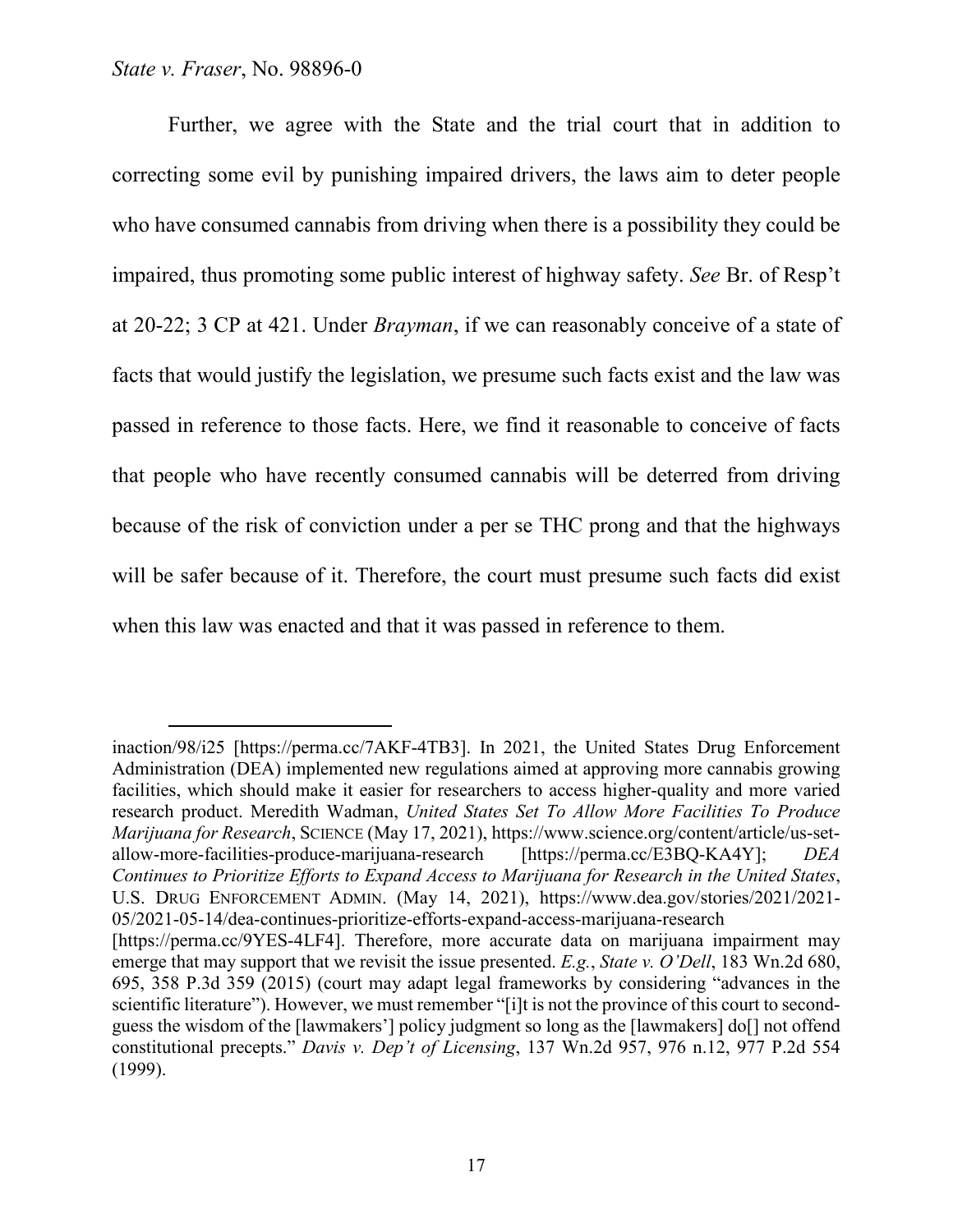The State persuasively cites to out-of-state cases in which other states have found that per se limits on THC blood levels or cannabis metabolites are rationally related to the State's interest in highway safety, although some also had the additional State's interest in deterring illicit drug use (with cannabis use being illegal). *See* Br. of Resp't at 22-24 (collecting cases). For example, in *Williams v. State*, the Supreme Court of Nevada upheld a law that criminalized driving with "two nanograms per milliliter of marijuana or five nanograms per milliliter of marijuana metabolite" as "rationally related to the State's interest in highway safety and in deterring illicit drug use." 118 Nev. 536, 540-41, 543, 50 P.3d 1116 (2002). Similarly, in *Love v. State*, the Supreme Court of Georgia held that their statute that criminalized driving with any amount of "marijuana metabolites" within one's bodily fluids was rationally related to the State's purpose of protecting the public. 271 Ga. 398, 401-02, 517 S.E.2d 53 (1999). The court ultimately found the statute unconstitutional on equal protection grounds as it treated medical cannabis users differently from illegal cannabis users and held that distinction to be arbitrary. *Id*. at 402.<sup>[5](#page-17-0)</sup> We too find the per se limit on THC levels to be rationally and substantially related to highway safety. Accordingly, we hold that Fraser has not met his burden

<span id="page-17-0"></span> $<sup>5</sup>$  Interestingly, at the trial court, Fraser's counsel argued in his reply brief that "[t]he State</sup> can unquestionably ban any amount of drug while driving and provide no set per se standard of impairment tied to drug limits. When it sets drug limits though, those limits must be rationally related to impairment, not the legitimate state goal." 3 CP at 406. It is unclear why a ban on any amount could be rationally related to the goal of safety, but setting a limit must be tied only to impairment and not to the State's public safety interests.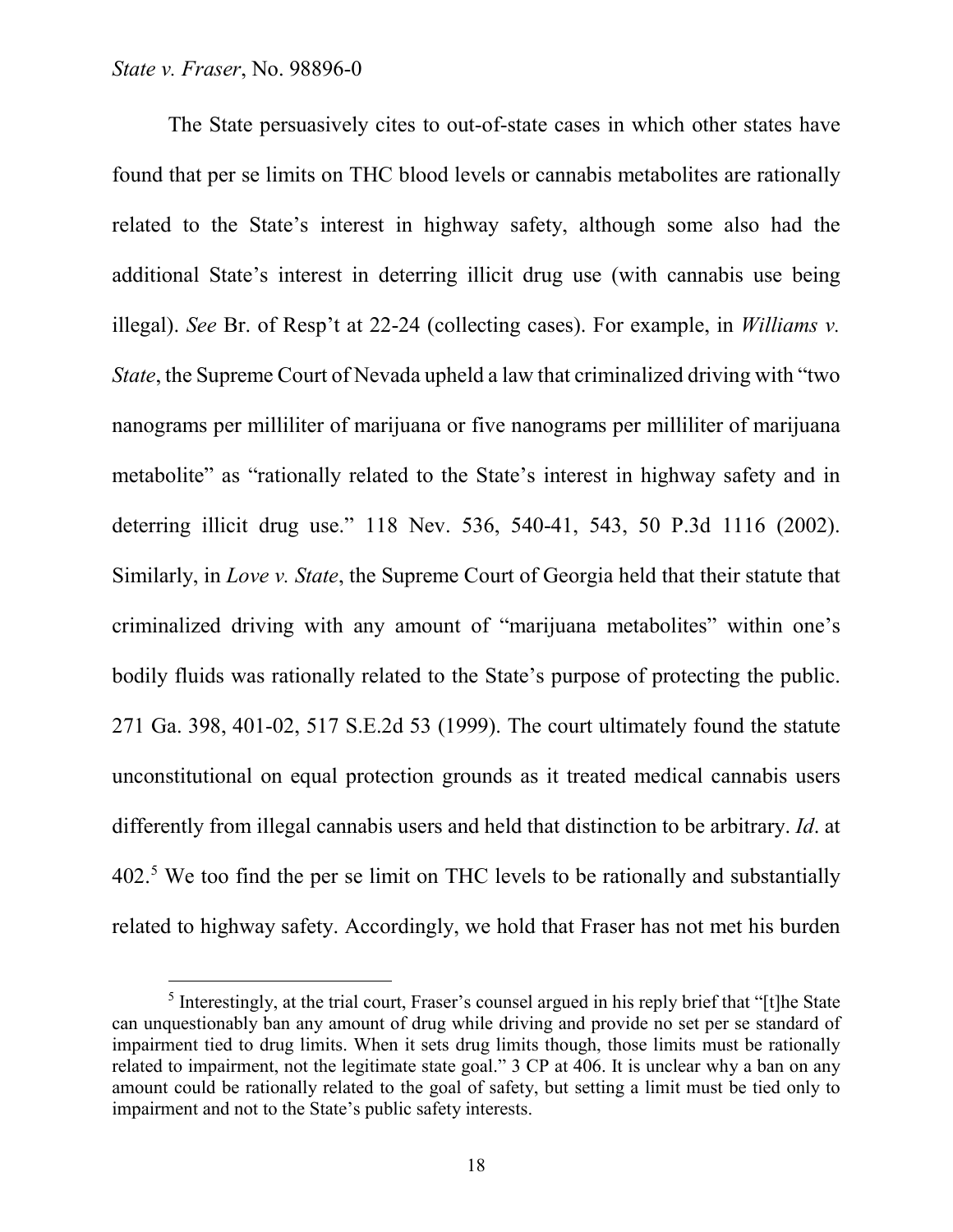to prove unconstitutionality beyond a reasonable doubt. *See Amalg. Transit*, 142 Wn.2d at 205.

# B. There is no statutory right to drive and consume cannabis

Fraser also contends that there is "a statutory right to consume marijuana and drive so long as the individual does not consume so much marijuana that his or her ability to drive is affected or impaired." Br. of Pet'r at 11 (underlining omitted). Fraser cites no authority for this proposition nor the proposition that because something is legal under a statute that it becomes a statutory right. Instead, he relies on two Court of Appeals opinions in which the Court of Appeals indicates that while it is not illegal to drink alcohol and drive, it is illegal to drink alcohol and drive when the alcohol affects driving. *Id*. at 12-13 (citing *State v. Gillenwater*, 96 Wn. App. 667, 669, 980 P.2d 318 (1999); *State v. Melcher*, 33 Wn. App. 357, 363, 655 P.2d 1169 (1982)). As the State observes, both of these cited cases rely on *State v. Franco* in which we opined that "although one can legally drink and drive, our [driving while intoxicated] law makes it perfectly clear that the two activities cannot be mixed to the extent that the drinking affects the driving, *or the driver has a 0.10 percent of alcohol in his blood*." 96 Wn.2d 816, 825, 639 P.2d 1320 (1982) (emphasis added) (citation omitted), *abrogated on other grounds by State v. Sandholm*, 184 Wn.2d 726, 364 P.3d 87 (2015). Therefore, while one can legally drink and drive, one can be found guilty of DUI when their driving is affected *or* their BAC is above the legal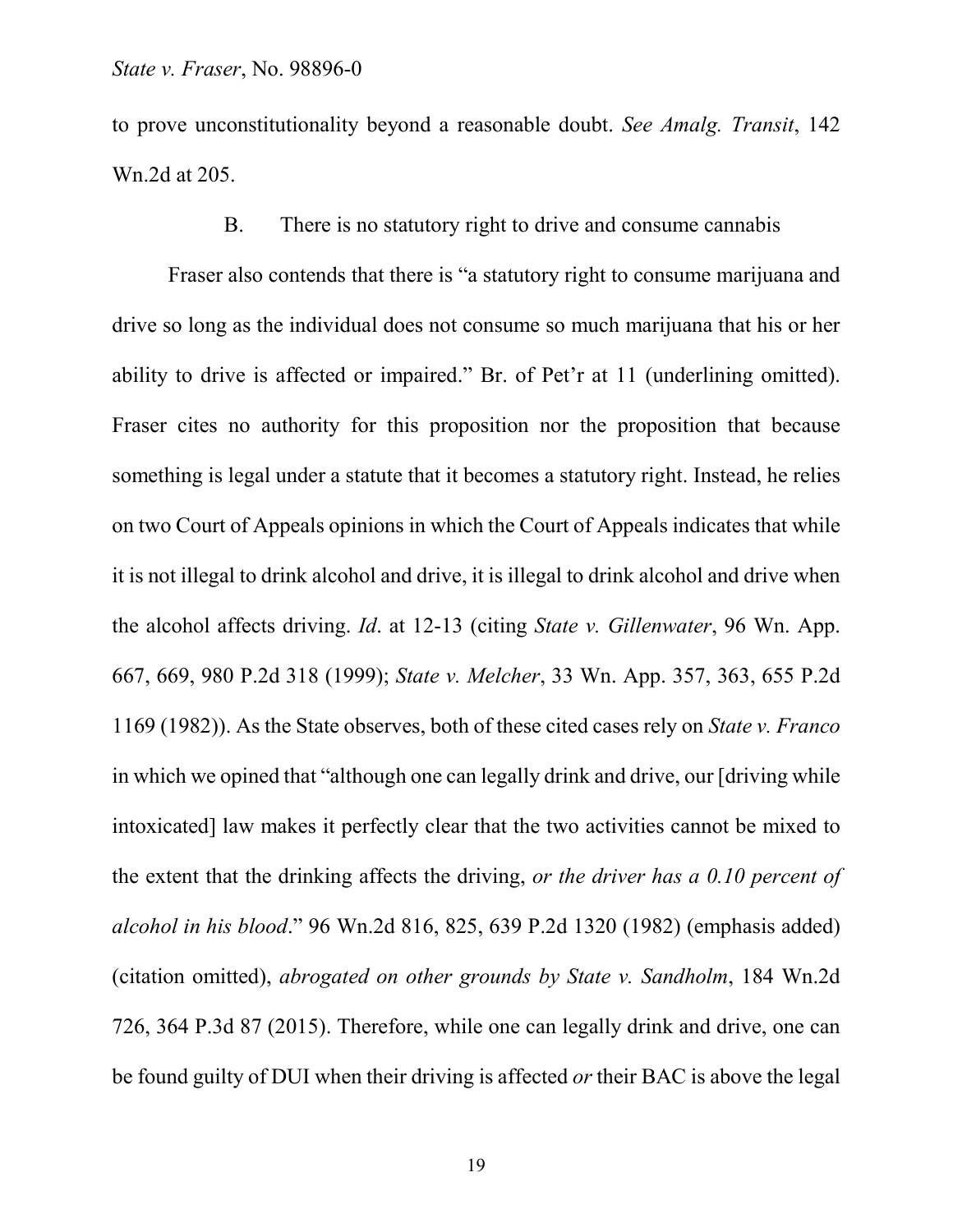limit. And if someone has a BAC above the legal limit, they are guilty of DUI even if their driving is not impaired.

The same is true for consumption of cannabis and driving. As the State indicates in its brief, although people are legally allowed to consume cannabis and drive, under the statute at issue they cannot consume cannabis and then drive if their driving is affected *or* if their THC blood levels are above 5.00 ng/mL. Therefore, the State correctly observes that "[t]here is no 'statutory right' to do something that the statute expressly forbids." Br. of Resp't at 9. And the DUI statute forbids driving a vehicle when one has a THC blood level over 5.00 ng/mL within two hours of driving.

Furthermore, Washington courts have *repeatedly* referred to driving as a privilege and not a right. *See, e.g.*, *Cannon v. Dep't of Licensing*, 147 Wn.2d 41, 50 P.3d 627 (2002) (referring to "driving privileges" throughout); *see also* RCW 46.20.308 (detailing revocation and denial of driving privileges procedures for refusing an implied consent test). Where driving itself is a privilege, there is certainly no right to drive after consuming cannabis just because both activities are legal under certain circumstances. Accordingly, the per se THC prong is not "needlessly invad[ing] property or personal rights as protected by the constitution," as there is no right to drive and no right to consume cannabis. *Reesman*, 74 Wn.2d at 650. Both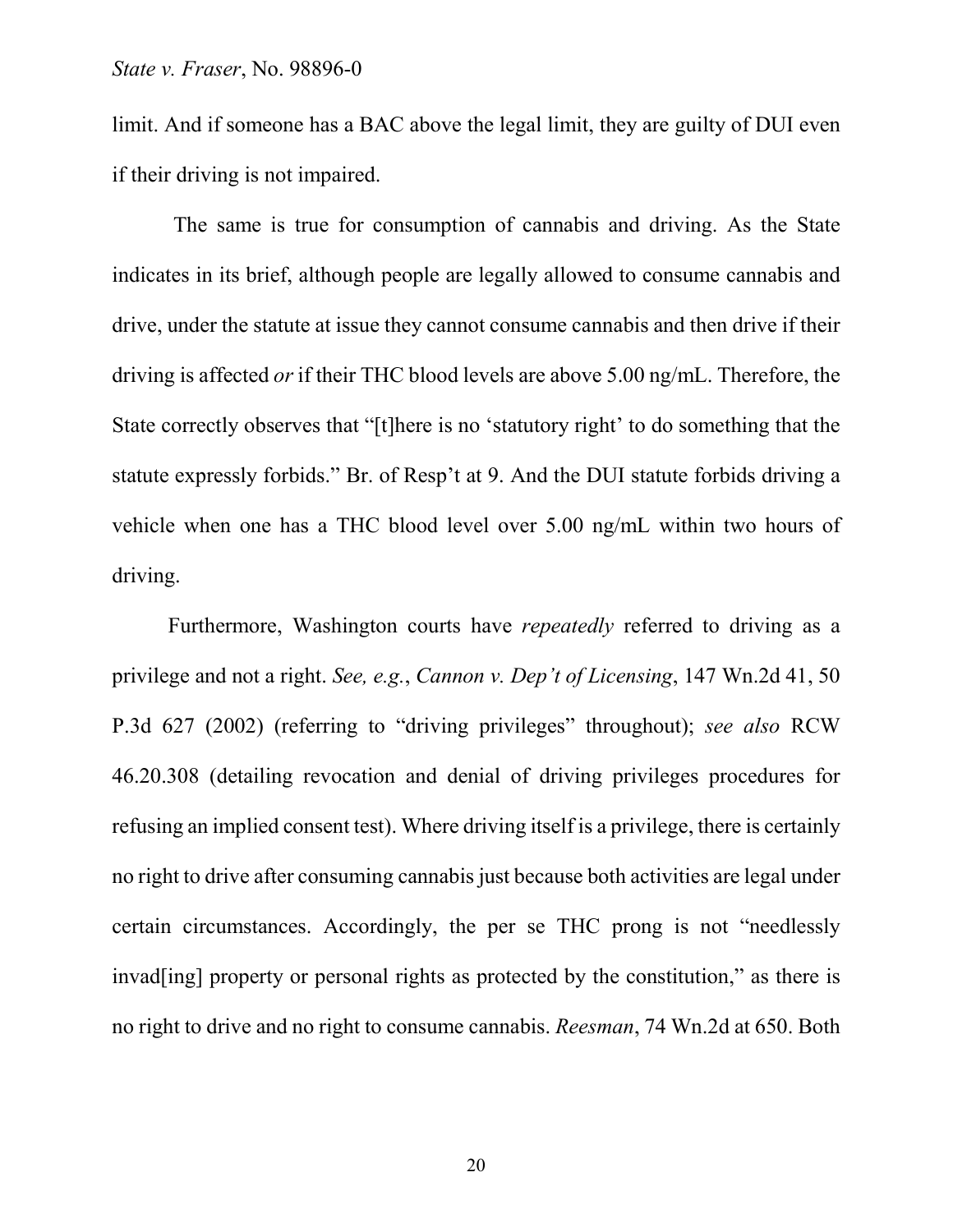are regulated privileges. Again, Fraser has not demonstrated unconstitutionality beyond a reasonable doubt.

#### $\Pi$ . Vagueness

Fraser also alleges that the per se THC prong is unconstitutionally vague. "A vagueness challenge seeks to vindicate two principles of due process: the need to define prohibited conduct with sufficient specificity to put citizens on notice of what conduct they must avoid and the need to prevent arbitrary and discriminatory law enforcement." *City of Tacoma v. Luvene*, 118 Wn.2d 826, 844, 827 P.2d 1374 (1992).

Under the due process clause of the Fourteenth Amendment [to the United States Constitution], a statute is void for vagueness if either: (1) the statute "does not define the criminal offense with sufficient definiteness that ordinary people can understand what conduct is proscribed"; or (2) the statute "does not provide ascertainable standards of guilt to protect against arbitrary enforcement".

*State v. Halstien*, 122 Wn.2d 109, 117, 857 P.2d 270 (1993) (quoting *City of Spokane v. Douglass*, 115 Wn.2d 171, 178, 795 P.2d 693 (1990)). "Impossible standards of specificity are not required," nor is "'mathematical certainty.'" *Luvene*, 118 Wn.2d at 844; *City of Seattle v. Eze*, 111 Wn.2d 22, 27, 759 P.2d 366 (1988) (quoting *Grayned v. Rockford*, 408 U.S. 104, 110, 92 S. Ct. 2294, 33 L. Ed. 2d 222 (1972)). "[A] statute is not unconstitutionally vague merely because a person cannot predict with complete certainty the exact point at which his actions would be classified as prohibited conduct." *Eze*, 111 Wn.2d at 27.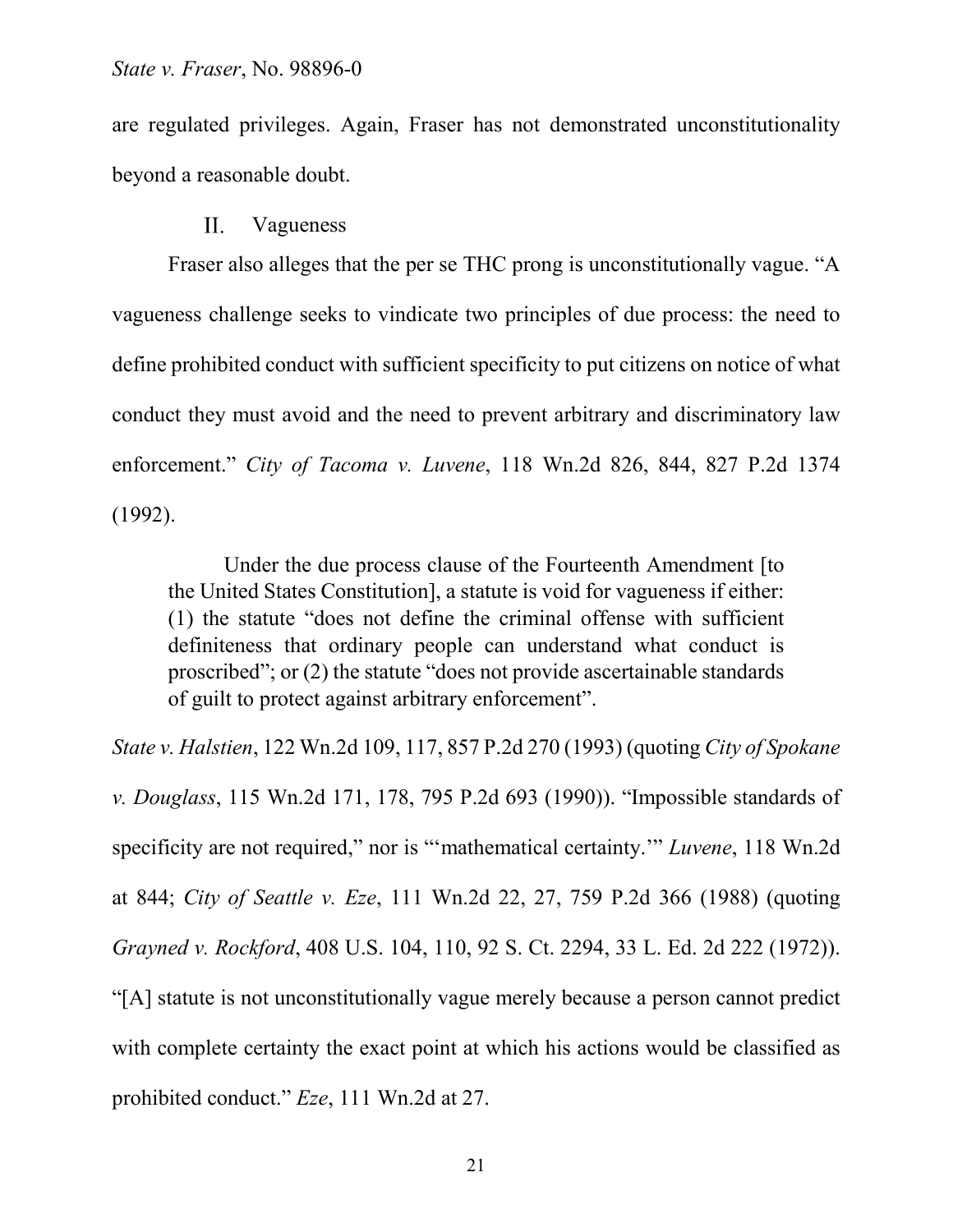If a statute implicates First Amendment rights, then a defendant may bring a facial vagueness challenge. *Halstien*, 122 Wn.2d at 117. If, such as here, the statute does not implicate First Amendment rights, the statute "must be evaluated in light of the particular facts of each case." *Id*.

Fraser appears to be challenging only the second prong of the vagueness test and, in doing so, he appears to be reiterating his police powers argument under a different name.<sup>[6](#page-21-0)</sup> He argues,

The scientific consensus is that it is impossible to set any standard at which it can be accurately and scientifically established that a driver will be impaired by marijuana consumption. The selection of any such per se standard is the selection of a purely arbitrary standard. RCW 46.61.502(1)(b) "does not provide ascertainable standards of guilt to protect against arbitrary enforcement" because the standard of guilt in the statute has no relation to any particular driver's ability to operate his or her vehicle after consuming marijuana.

Br. of Pet'r at 22-23. Fraser thus challenges the per se THC prong's limit as arbitrary when the second prong of the vagueness doctrine examines whether the *enforcement* of the law is arbitrary.

"In addition to the requirement of fair notice, the due process clause requires that a penal statute provide adequate standards to protect against arbitrary, erratic, and discriminatory enforcement." *Douglass*, 115 Wn.2d at 180. "This forbids

<span id="page-21-0"></span> $6$  The State observes that at the trial court, Fraser claimed that the statute is vague because a person cannot know their specific THC blood levels prior to driving. Br. of Resp't at 25. Because Fraser does not argue that reasoning in his briefing to this court, we do not address that argument.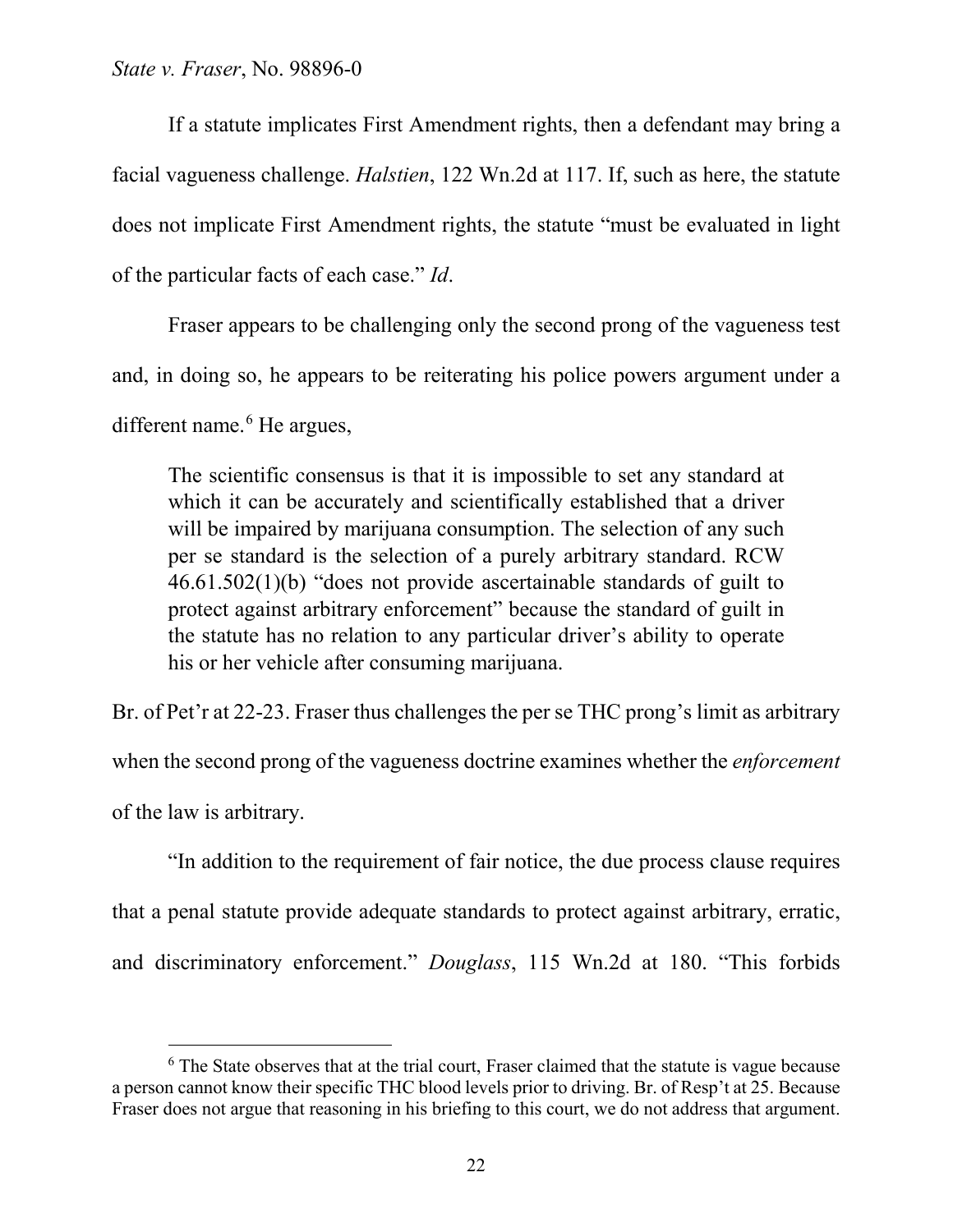'criminal statutes that contain no standards and allow police officers, judge, and jury to subjectively decide what conduct the statute proscribes ... in any given case.'" *Am. Dog Owners Ass'n v. City of Yakima*, 113 Wn.2d 213, 216, 777 P.2d 1046 (1989) (alteration in original) (quoting *State v. Worrell*, 111 Wn.2d 537, 544, 761 P.2d 56 (1988)).

To determine whether a penal statute provides adequate standards for enforcement, the court looks to whether the statute prohibits conduct through "'inherently subjective terms.'" *Douglass*, 115 Wn.2d at 181 (quoting *State v. Maciolek*, 101 Wn.2d 259, 267, 676 P.2d 996 (1984)). A statute is not necessarily vague just because it allows for a subjective evaluation from an officer but is unconstitutional "only if it invites an inordinate amount of police discretion." *Id*.

RCW 46.61.502 reads,

….

(1) A person is guilty of driving while under the influence of intoxicating liquor, marijuana, or any drug if the person drives a vehicle within this state:

(b) The person has, within two hours after driving, a THC concentration of 5.00 or higher as shown by analysis of the person's blood.

Accordingly, a person violates this statute if they drive a vehicle and have a THC

blood level of  $5.00$  ng/mL or higher. No aspect of the per se THC prong is subjective.

Whether Fraser drove a vehicle or had the requisite level of THC in his blood is not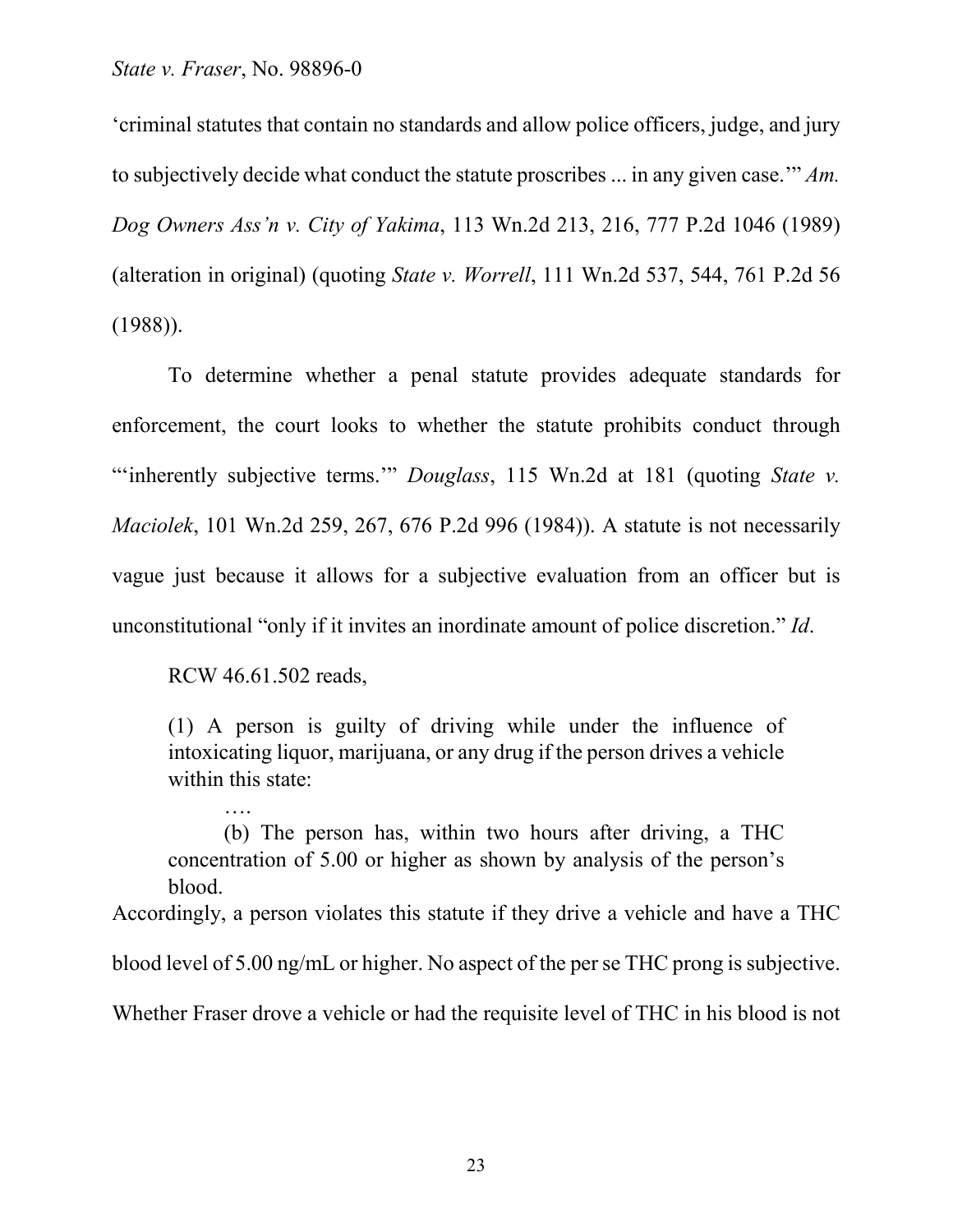a discretionary decision from a criminal justice actor deciding whether his conduct meets a subjective statutory standard.

The trial court correctly concluded that the per se THC prong "does not allow for arbitrary law enforcement decisions as to whether the statute has been violated. To the contrary, it creates a bright line." 3 CP at 418. This statute creates an objective, bright line rule that *anyone* who is above a THC blood level of 5.00 ng/mL while driving can be charged under this prong. This does not lead to arbitrary enforcement based on a subjective interpretation of the conduct in relation to the statute at issue. Accordingly, this statute is not unconstitutionally vague.

#### III. Facial Unconstitutionality

"[A] successful facial challenge is one where no set of circumstances exists in which the statute, as currently written, can be constitutionally applied." *Moore*, 151 Wn.2d at 669. The remedy for facial unconstitutionality "is to render the statute totally inoperative." *Id*.

Fraser argues that the per se THC prong is facially unconstitutional because it "is scientifically demonstrably arbitrary and unrelated to the question of whether any particular driver was driving while impaired by marijuana consumption." Br. of Pet'r at 23. He provides little further explanation for *why* this means there is no set of circumstances in which this statute could be applied constitutionally or *why* a limit on THC blood levels is "in no way related" to preventing impaired driving. *Id*.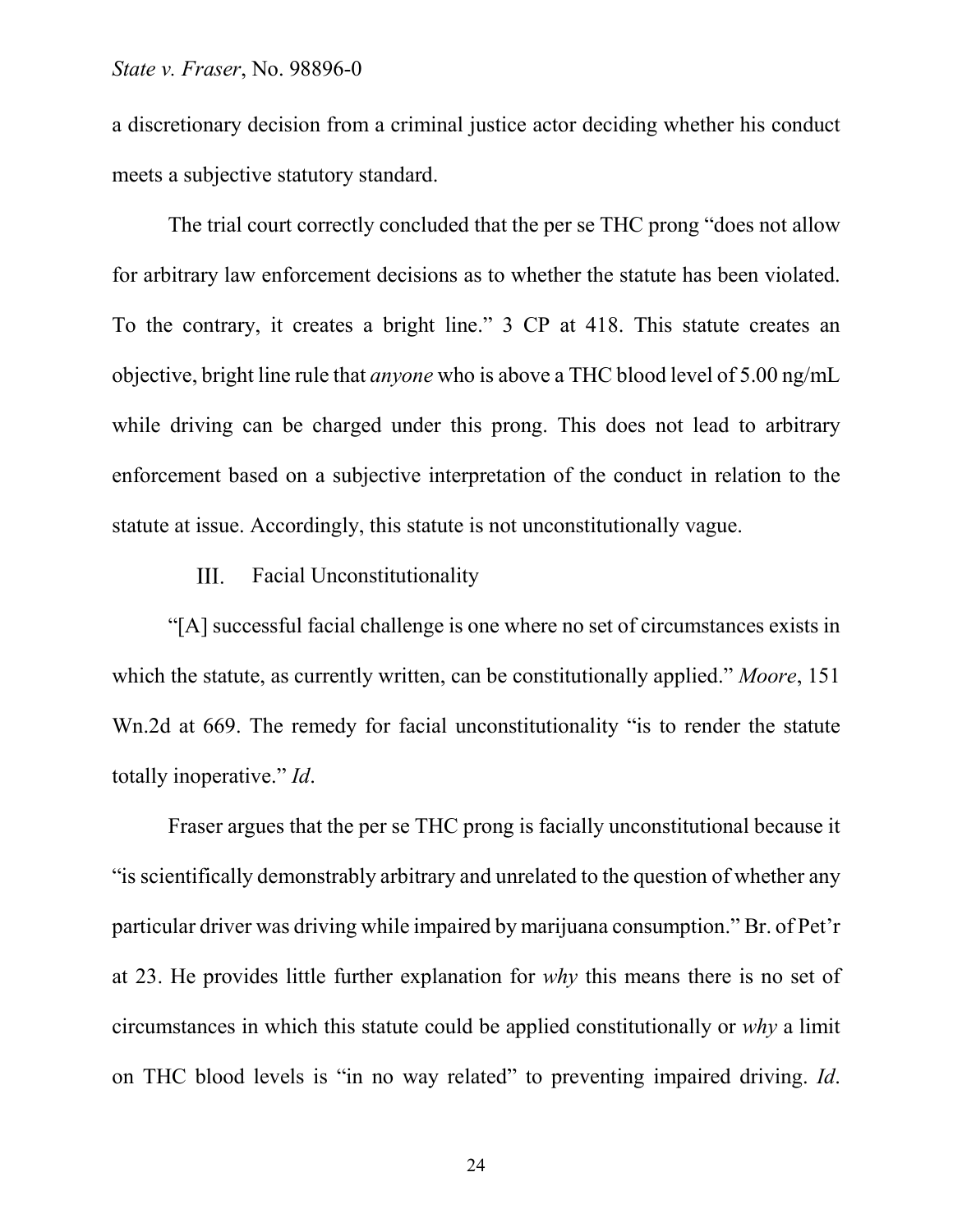Instead, as the State observes, he again appears to be rehashing his police powers argument under a different name. Br. of Resp't at 28.

Fraser's argument is premised on this statute being in excess of the police powers and, therefore, unconstitutional. However, as concluded above, the per se THC prong is a legitimate exercise of police powers. Fraser's own expert testified that some people *are* impaired at 5.00 ng/mL. Therefore, even assuming the truth of Fraser's own contentions about the arbitrariness of the standard, there exists the circumstances in which this statute can be constitutionally applied under his framework: when someone who has a THC blood level of 5.00 ng/mL is impaired by cannabis and drives. Accordingly, we hold that this statute is not facially unconstitutional.

# **CONCLUSION**

We affirm the conviction. We hold that the per se THC prong is a legitimate exercise of the lawmakers' police powers, is not unconstitutionally vague, and is not facially unconstitutional.